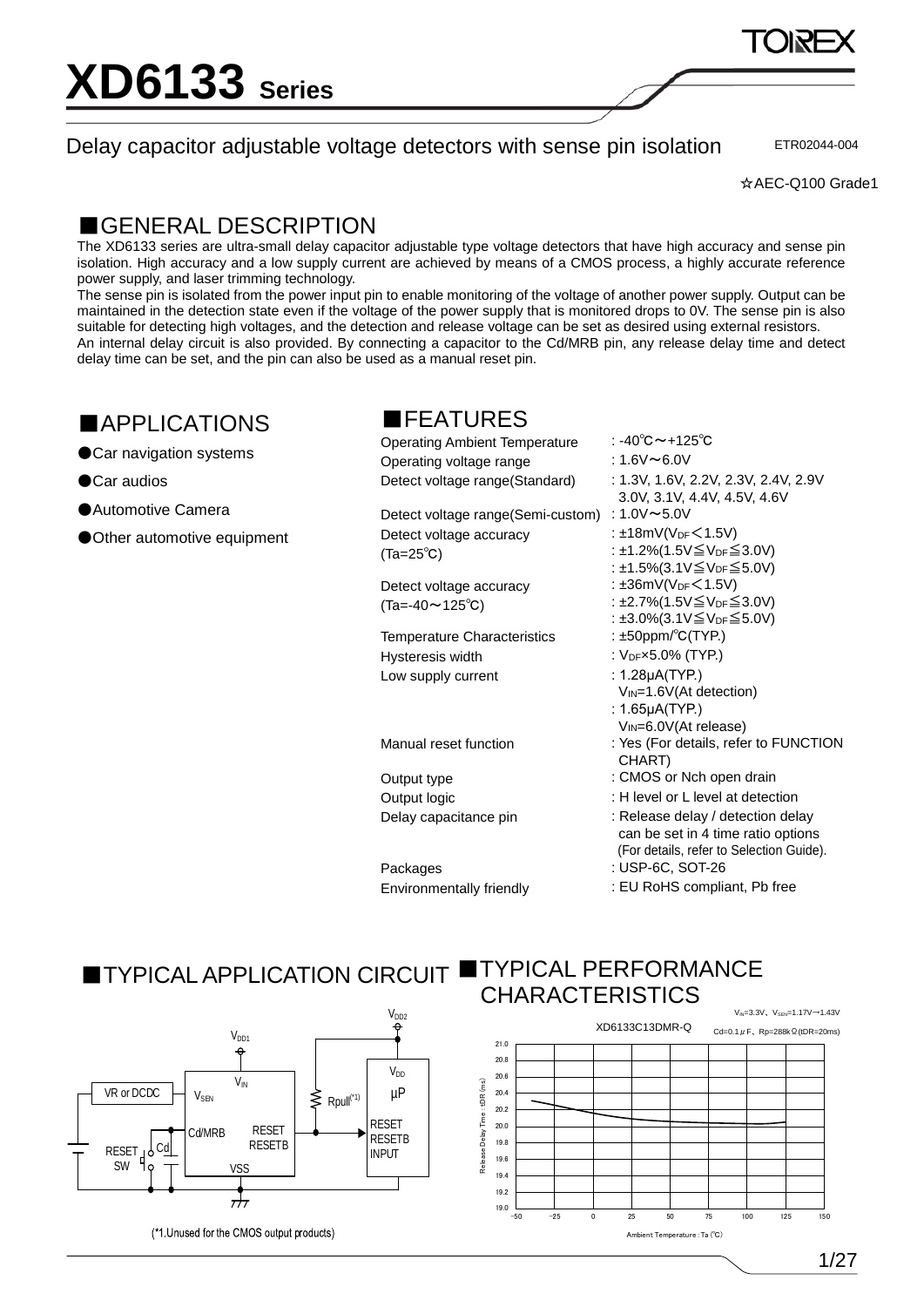## ■BLOCK DIAGRAMS



(1)XD6133C Series A/B/C/D type (RESET OUTPUT: CMOS/Active High)

\* Diodes inside the circuit are an ESD protection diode and a parasitic diode.



\* Diodes inside the circuit are an ESD protection diode and a parasitic diode.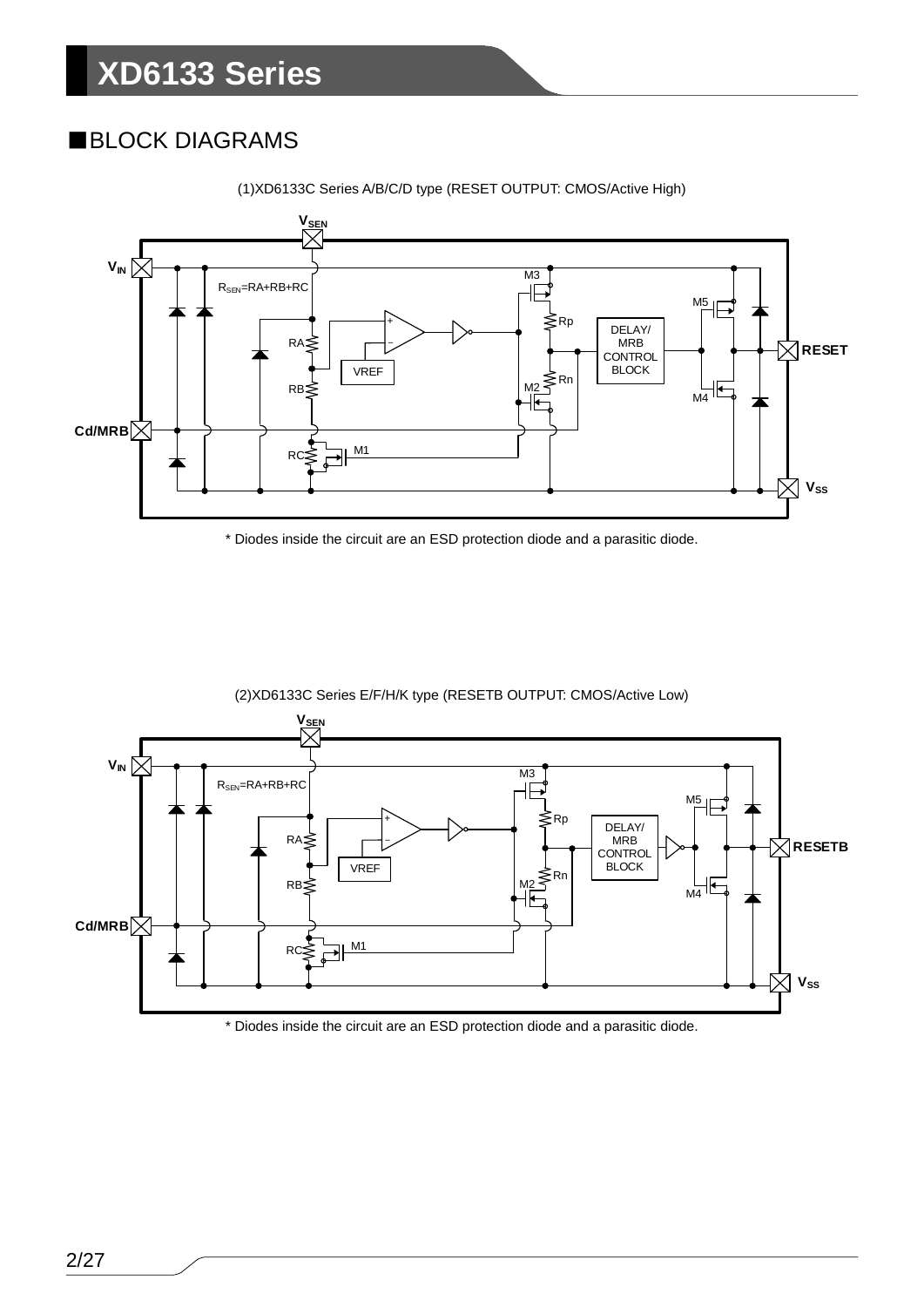### ■BLOCK DIAGRAMS (Continued)



(3)XD6133N Series A/B/C/D type (RESET OUTPUT: Nch open drain/Active High)

\* Diodes inside the circuit are an ESD protection diode and a parasitic diode.



(4)XD6133N Series E/F/H/K type (RESETB OUTPUT: Nch open drain/Active Low)

\* Diodes inside the circuit are an ESD protection diode and a parasitic diode.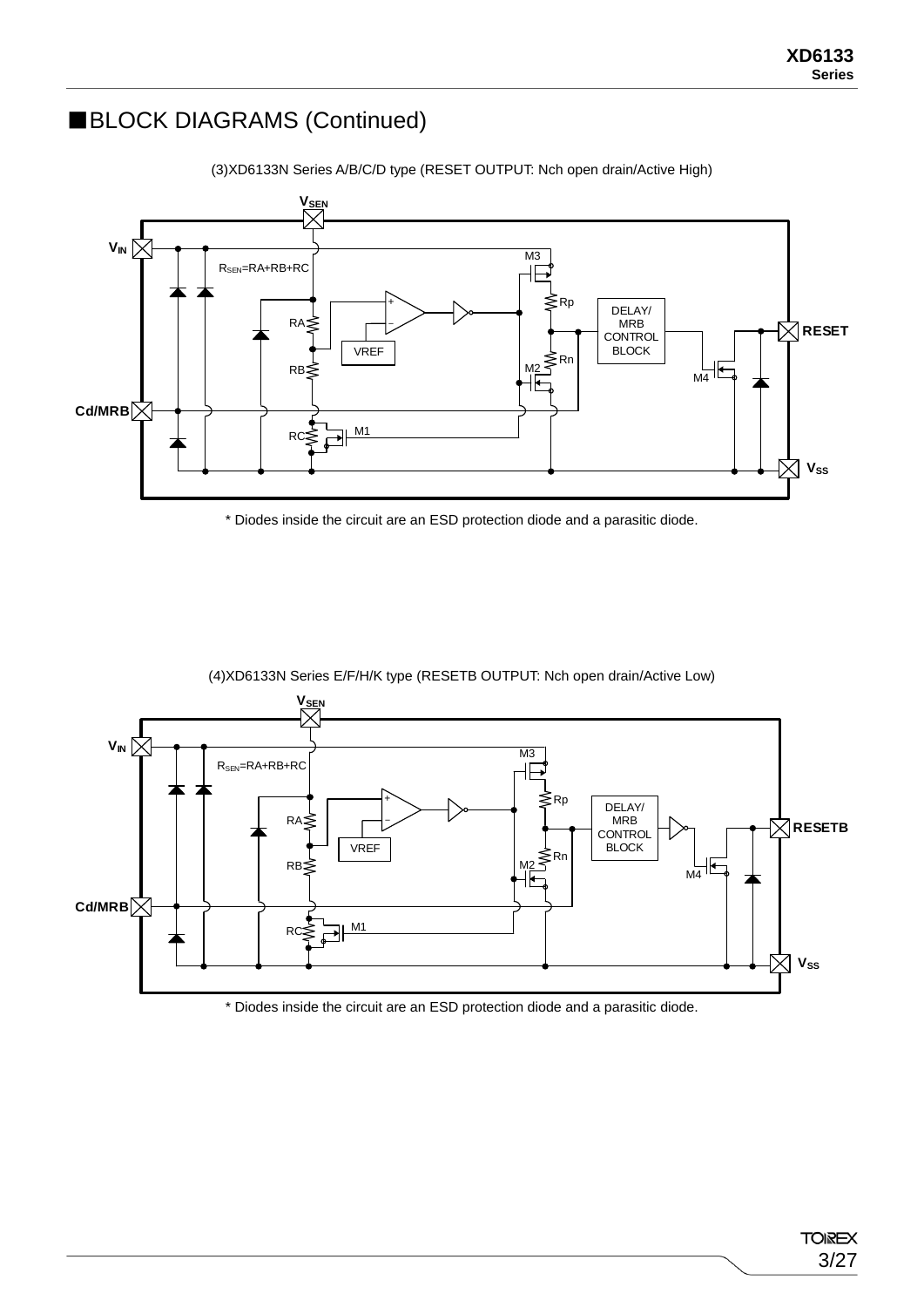## ■PRODUCT CLASSIFICATION

### ●Ordering Information

XD6133①②③④⑤⑥-⑦(\*1)

| <b>DESIGNATOR</b> | <b>ITEM</b>                 | <b>SYMBOL</b>                                                | <b>DESCRIPTION</b>                                              |
|-------------------|-----------------------------|--------------------------------------------------------------|-----------------------------------------------------------------|
|                   |                             | C                                                            | CMOS output                                                     |
| $^\circledR$      | <b>Output Configuration</b> | N                                                            | Nch open drain output                                           |
| (2)3              | Detect Voltage              | 13, 16, 22, 23, 24, 29<br>30, 31, 44, 45, 46 <sup>(*2)</sup> | e.g. $1.3V \rightarrow \textcircled{2}=1$ , $\textcircled{3}=3$ |
| $\circledast$     | Type                        | $A \sim K$                                                   | Refer to Selection Guide                                        |
| $56 - 7^{(1)}$    | Packages (Order Unit)       | MR-Q                                                         | SOT-26 (3,000pcs/Reel)                                          |
|                   |                             | ER-Q                                                         | USP-6C (3,000pcs/Reel)                                          |

(\*1) The "-Q" suffix denotes "AEC-Q100" and "Halogen and Antimony free" as well as being fully EU RoHS compliant. (\*2) For other voltages, please contact your local Torex sales office or representative.

#### ●Selection Guide

| <b>TYPE</b> | <b>RESET/RESETB OUTPUT</b>  |         | DELAY(Rp:Rn)                 | <b>HYSTERESIS</b> |
|-------------|-----------------------------|---------|------------------------------|-------------------|
| A           | Active High <sup>(*3)</sup> | 1:0     | $144k\Omega:0\Omega$         | 5.0%(TYP)         |
| B           |                             | 1:0.125 | $144k\Omega$ : 18k $\Omega$  |                   |
| C           |                             | 1:1     | $144k\Omega:144k\Omega$      |                   |
| D           |                             | 2:1     | $288k\Omega:144k\Omega$      |                   |
| E           | Active Low <sup>(*3)</sup>  | 1:0     | $144k\Omega:0\Omega$         |                   |
| F           |                             | 1:0.125 | $144k\Omega$ : 18k $\Omega$  |                   |
| H           |                             | 1:1     | $144k\Omega$ : 144k $\Omega$ |                   |
| K           |                             | 2:1     | $288k\Omega$ : 144k $\Omega$ |                   |

<sup>(\*3)</sup> "Active High" is H level when detection occurs, and "Active Low" is L level when detection occurs.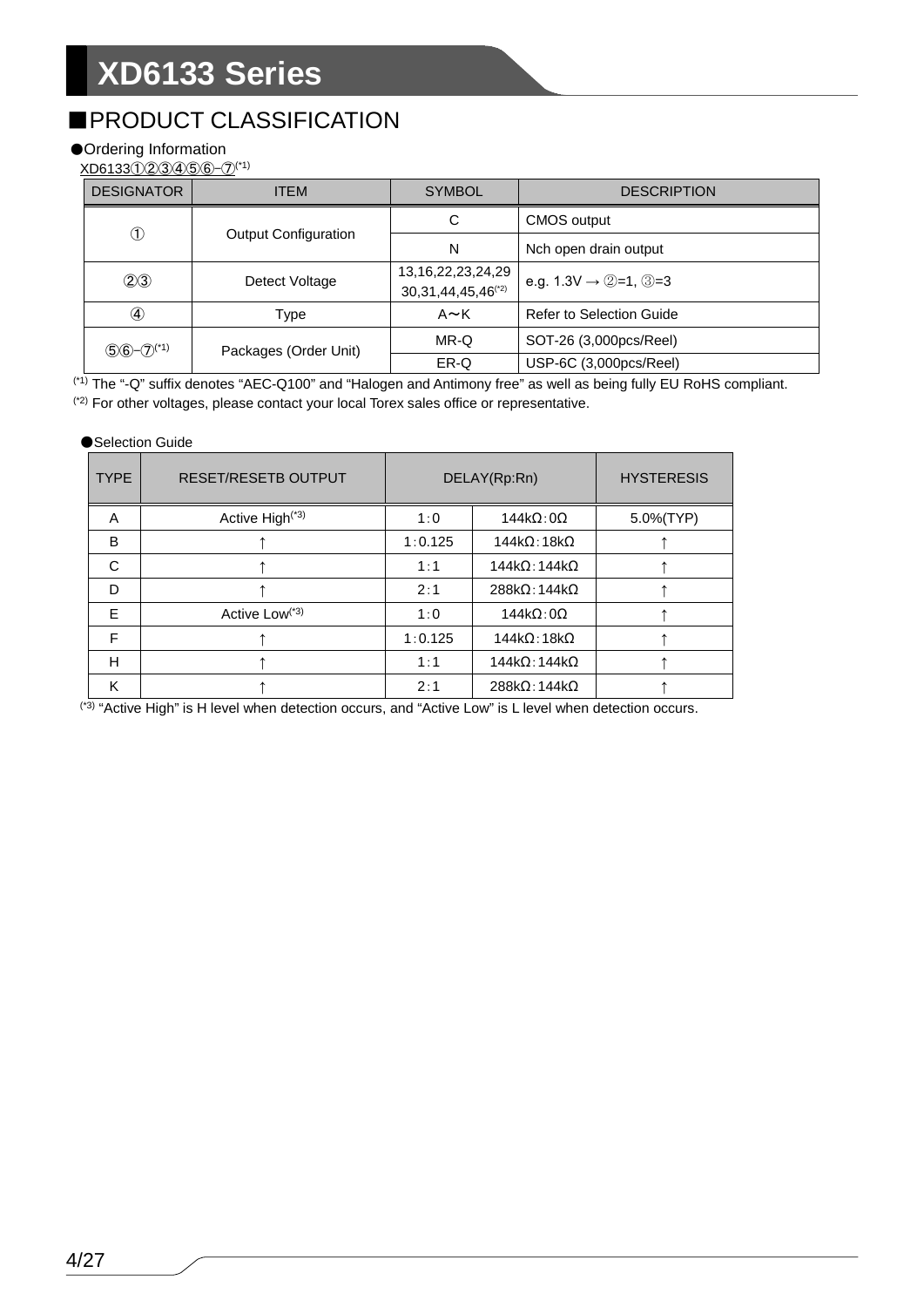### ■PIN CONFIGURATION

●A/B/C/D type



\*The dissipation pad for the USP-6C package should be solder-plated in reference mount pattern and metal masking so as to enhance mounting strength and heat release. If the pad needs to be connected to other pins, it should be connected to Vss (No.5) pin.

## ■PIN ASSIGNMENT

|                | <b>PIN NUMBER</b> | <b>PIN NAME</b>        | <b>FUNCTIONS</b>                                      |
|----------------|-------------------|------------------------|-------------------------------------------------------|
| <b>SOT-26</b>  | USP-6C            |                        |                                                       |
| 1              | 3                 | <b>V<sub>IN</sub></b>  | Power Input                                           |
| $\overline{2}$ | $\mathcal{P}$     | <b>RESETB</b>          | Reset Output (Active Low) <sup>(*1)</sup>             |
|                |                   | <b>RESET</b>           | Reset Output (Active High) <sup>(*1)</sup>            |
| 3              |                   | <b>NC</b>              | No Connection                                         |
| 4              | 6                 | <b>V<sub>SEN</sub></b> | <b>Voltage Sense</b>                                  |
| 5              | 5                 | <b>Vss</b>             | Ground                                                |
| 6              | 4                 | Cd/MRB                 | Adjustable Pin for Delay Time/<br><b>Manual Reset</b> |

(\*1) Refer to the ④ in Ordering Information table.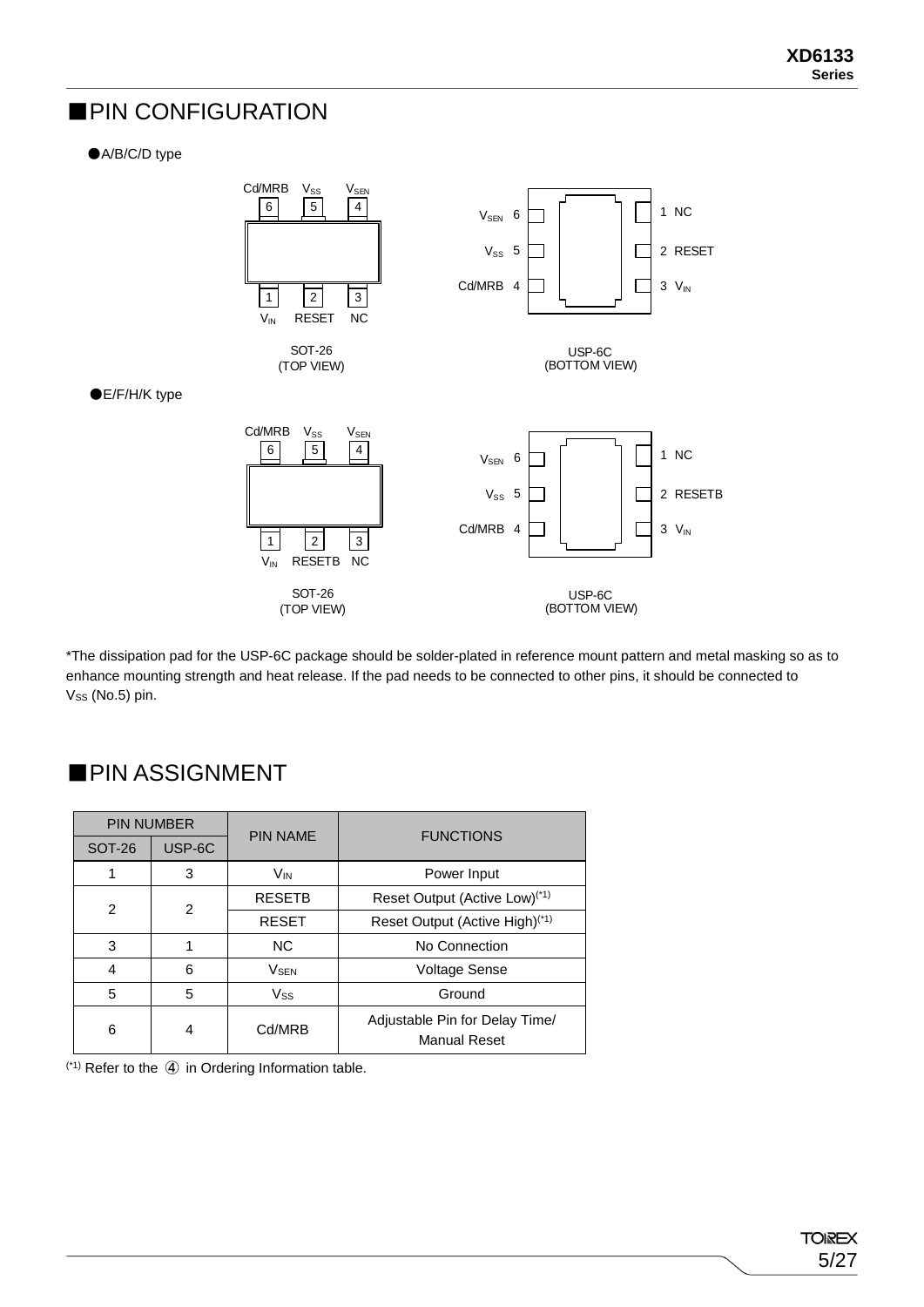## ■FUNCTION CHART

| <b>PIN</b><br><b>NAME</b> | <b>SIGNAL</b> | <b>STATUS</b>                            |
|---------------------------|---------------|------------------------------------------|
|                           |               | <b>Forced Reset</b>                      |
| Cd/MRB                    | н             | For details, refer to " Function Chart " |
|                           | OPEN          | <b>Normal Operation</b>                  |

#### ●Function Chart 1.6V≦V<sub>IN</sub>≦6.0V

|                                                      |                                         | <b>Transition of VRESET Condition</b> | <b>Transition of VRESETB Condition</b> |  |
|------------------------------------------------------|-----------------------------------------|---------------------------------------|----------------------------------------|--|
| <b>VSEN</b>                                          | <b>V<sub>Cd/MRB</sub></b>               | TYPE:A/B/C/D                          | TYPE:E/F/H/K                           |  |
|                                                      | $V_{\text{Cd/MRB}} \leq V_{\text{MRL}}$ | Reset (High Level) <sup>(*2)</sup>    | Reset (Low Level) <sup>(*1)</sup>      |  |
| $V_{\text{SEN}} \geq V_{\text{DF}} + V_{\text{HYS}}$ | $V_{\text{Cd/MRB}} \geq V_{\text{MRH}}$ | Release (Low Level) <sup>(*1)</sup>   | Release (High Level) <sup>(*2)</sup>   |  |
|                                                      | $V_{\text{Cd/MRB}} \leq V_{\text{MRL}}$ | Reset (High Level) <sup>(*2)</sup>    | Reset (Low Level) <sup>(*1)</sup>      |  |
| $V_{\text{SEN}}{\leq}V_{\text{DF}}$                  | $V_{\text{Cd/MRB}} \geq V_{\text{MRH}}$ | Undefined $(1, 3)$                    | Undefined $(1, 3)$                     |  |

 $(1)$  CMOS output:  $V_{IN} \times 0.1$  or less, Nch open drain output, pull-up voltage  $\times 0.1$  or less.

 $(2)$  CMOS output: V<sub>IN</sub> x 0.9 or higher, Nch open drain output, pull-up voltage x 0.9 or higher.

 $(3)$  For details, refer to page 16  $<$  Manual reset function $>$ .

## ■ABSOLUTE MAXIMUM RATINGS

|                                      |                         |                 |                        |                                         | $Ta = 25^{\circ}C$ |  |
|--------------------------------------|-------------------------|-----------------|------------------------|-----------------------------------------|--------------------|--|
| <b>PARAMETER</b>                     |                         | <b>SYMBOL</b>   |                        | <b>RATINGS</b>                          | <b>UNITS</b>       |  |
| Input Voltage                        |                         | V <sub>IN</sub> |                        | $-0.3 \rightarrow +7.0$                 | $\vee$             |  |
| <b>V<sub>SEN</sub> Pin Voltage</b>   |                         |                 | <b>V<sub>SEN</sub></b> | $-0.3 \rightarrow +7.0$                 | $\vee$             |  |
| Cd/MRB Pin Voltage                   |                         |                 | V <sub>Cd/MRB</sub>    | $-0.3 \sim +V_{IN}+0.3$ or $+7.0^{(1)}$ | $\vee$             |  |
|                                      | $XD6133C^{(2)}$         |                 |                        | $-0.3 \sim +V_{IN}+0.3$ or $+7.0^{(1)}$ | $\vee$             |  |
| Output Voltage                       | XD6133N <sup>(*3)</sup> | <b>VRESETB</b>  | <b>VRESET</b>          | $-0.3 \rightarrow +7.0$                 | V                  |  |
| <b>Cd/MRB Pin Current</b>            |                         | <b>I</b> Cd/MRB |                        | ±5.0                                    | mA                 |  |
|                                      | XD6133C <sup>(*2)</sup> |                 |                        | ±50                                     | mA                 |  |
| <b>Output Current</b>                | XD6133N(*3)             | <b>IRBOUT</b>   | <b>I</b> ROUT          | $+50$                                   | mA                 |  |
|                                      |                         |                 |                        | 250                                     |                    |  |
|                                      | SOT-26                  |                 | Pd                     | 600 (40mm x 40mm Standard board) (*4)   | mW                 |  |
| Power Dissipation                    | USP-6C                  |                 |                        | 100                                     |                    |  |
|                                      |                         |                 |                        | 1250 (JESD51-7 board) (*4)              |                    |  |
| <b>Operating Ambient Temperature</b> |                         | Topr            |                        | $-40 \sim +125$                         | $^{\circ}C$        |  |
| Storage Temperature                  |                         |                 | Tstg                   | $-55 \sim +125$                         | °C                 |  |

\* All voltages are described based on the Vss.

 $(1)$ <sup>(\*1)</sup> The maximum value should be either  $V_{IN}+0.3$  or  $+7.0$  in the lowest.

(\*2) CMOS Output

(\*3) Nch Open Drain Output

 $(4)$  The power dissipation figure shown is PCB mounted and is for reference only. The mounting condition is please refer to PACKAGING INFORMATION.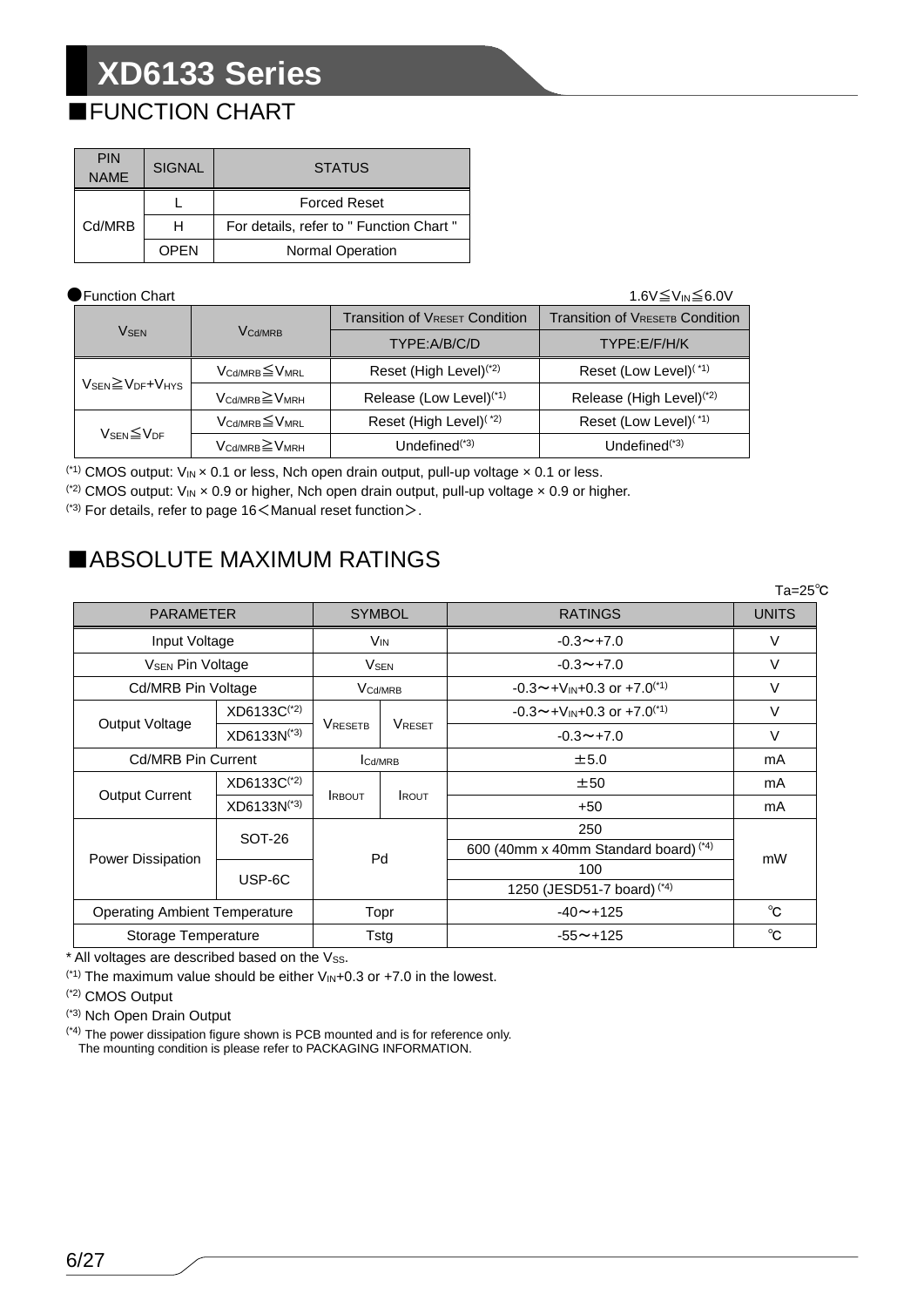### ■ELECTRICAL CHARACTERISTICS

|                                                   |                                                 |                                                                                                     |                               | Ta= $25^{\circ}$ C        |                              | -40°C≦Ta≦125°C <sup>(*5)</sup>   |                           |                           |              |                |
|---------------------------------------------------|-------------------------------------------------|-----------------------------------------------------------------------------------------------------|-------------------------------|---------------------------|------------------------------|----------------------------------|---------------------------|---------------------------|--------------|----------------|
| PARAMETER                                         | <b>SYMBOL</b>                                   | <b>CONDITIONS</b>                                                                                   | MIN.                          | TYP.                      | MAX.                         | MIN.                             | TYP.                      | MAX.                      | <b>UNITS</b> | <b>CIRCUIT</b> |
| <b>Operating Voltage</b>                          | $V_{IN}$                                        |                                                                                                     | 1.6                           |                           | 6.0                          | 1.6                              |                           | 6.0                       | $\vee$       |                |
| <b>V<sub>SEN</sub></b> Input Voltage              | $V_{SEN}$                                       |                                                                                                     | $\pmb{0}$                     |                           | 6.0                          | $\pmb{0}$                        |                           | 6.0                       | V            |                |
|                                                   |                                                 | $V_{DF(T)}$ <sup>(*1)</sup> =1.0V ~ 1.4V                                                            | $V_{DF(T)}$<br>$-18mV$        | $V_{DF(T)}$               | $V_{DF(T)}$<br>$+18mV$       | $V_{DF(T)}$<br>$-36mV$           | $V_{DF(T)}$               | $V_{DF(T)}$<br>$+36mV$    | $\vee$       |                |
| Detect Voltage                                    | $V_{DF}$                                        | $V_{DF(T)}$ <sup>(*1)</sup> =1.5V ~ 3.0V                                                            | $V_{DF(T)}$<br>×0.988         | $V_{DF(T)}$               | $V_{DF(T)}$                  | $V_{DF(T)}$<br>$x1.012$ $x0.973$ | $V_{DF(T)}$               | $V_{DF(T)}$<br>x1.027     |              |                |
|                                                   |                                                 | $V_{DF(T)}$ <sup>(*1)</sup> =3.1V $\sim$ 5.0V                                                       | $V_{DF(T)}$<br>$\times 0.985$ | $V_{DF(T)}$               | $V_{DF(T)}$<br>x1.015 x0.970 | $V_{DF(T)}$                      | $V_{DF(T)}$               | $V_{DF(T)}$<br>x1.030     | $\vee$       | $\circled{1}$  |
| Temperature<br>Characteristics                    | $\Delta\rm {V_{DF}}/$<br>(ATopr ·<br>$V_{DF}$ ) | -40°C≦Topr≦125°C                                                                                    | $\overline{\phantom{a}}$      | ±50                       | $\overline{\phantom{a}}$     | $\overline{\phantom{a}}$         | ±50                       | $\overline{\phantom{a}}$  | ppm/°C       |                |
| Hysteresis Width                                  | <b>V<sub>HYS</sub></b>                          |                                                                                                     | $V_{DF}$<br>$\times 0.03$     | $V_{DF}$<br>$\times 0.05$ | $V_{DF}$<br>$\times 0.07$    | $V_{DF}$<br>$\times 0.02$        | $V_{DF}$<br>$\times 0.05$ | $V_{DF}$<br>$\times 0.08$ | V            |                |
|                                                   |                                                 | $V_{\text{SEN}} = V_{\text{DF}} \times 0.9 V$ ,<br>$V_{IN} = 1.6V$                                  |                               | 1.28                      | 2.65                         | $\blacksquare$                   | 1.28                      | 3.92                      |              |                |
| Supply Current 1                                  | I <sub>ss1</sub>                                | $V_{\text{SEN}} = V_{\text{DF}} \times 0.9 V$ ,<br>$V_{IN} = 6.0V$                                  | ٠                             | 1.36                      | 2.80                         | $\overline{\phantom{a}}$         | 1.36                      | 4.22                      |              | $^{\circledR}$ |
|                                                   | I <sub>ss2</sub>                                | $V_{\text{SEN}} = V_{\text{DF}} \times 1.1 V$<br>$V_{IN} = 1.6V$                                    | $\overline{\phantom{0}}$      | 1.32                      | 2.75                         |                                  | 1.32                      | 4.26                      | μA           |                |
| Supply Current 2                                  |                                                 | $V_{\text{SEN}} = V_{\text{DF}} \times 1.1 V$ ,<br>$V_{IN} = 6.0V$                                  |                               | 1.65                      | 3.25                         |                                  | 1.65                      | 4.97                      |              |                |
| <b>SENSE Resistance</b>                           | $R_{\text{SEN}}$                                | $V_{IN} = 6.0V, V_{SEN} = 6.0V$                                                                     |                               | $E-1^{(*)}$               | $\blacksquare$               | $E - 2^{(*)}$                    |                           | $\overline{\phantom{a}}$  | ΜΩ           | $\circled{3}$  |
| Release Delay<br>Resistance<br>(TYPE:A/B/C/E/F/H) |                                                 | $V_{IN} = 6.0 V, V_{SEN} = 6.0 V,$<br>V <sub>Cd/MRB</sub> =0V                                       | 130                           | 144                       | 158                          | 122                              | 144                       | 166                       |              |                |
| Release Delay<br>Resistance<br>(TYPE:D/K)         | <b>Rp</b>                                       | $V_{IN} = 6.0 V, V_{SEN} = 6.0 V,$<br>V <sub>Cd/MRB</sub> =0V                                       | 259                           | 288                       | 317                          | 245                              | 288                       | 331                       |              |                |
| Detect Delay<br>Resistance<br>(TYPE:C/D/H/K)      | Rn                                              | $V_{IN} = 6.0 V, V_{SEN} = 0 V,$<br>$V_{Cd/MRB} = 6.0V$                                             | 130                           | 144                       | 158                          | 122                              | 144                       | 166                       | kΩ           | $\circled{4}$  |
| Detect Delay<br>Resistance<br>(TYPE:B/F)          |                                                 | $V_{IN} = 6.0V, V_{SEN} = 0V,$<br>$V_{\text{Cd/MRB}} = 6.0V$                                        | 16.8                          | 18                        | 19.1                         | 16.2                             | 18                        | 19.8                      |              |                |
| Release Delay Time <sup>(*3)</sup>                | $t_{\text{DRO}}$                                | $V_{IN} = 6.0V$ ,<br>$V_{\text{SEN}} = V_{\text{DF}} \times 0.9 V \rightarrow$<br>$V_{DF}$ x1.1 $V$ |                               | 20                        | 102                          |                                  | 20                        | 136                       | $\mu s$      | $\circledS$    |
| Detect Delay Time <sup>(*4)</sup><br>$t_{DF0}$    |                                                 | $V_{IN} = 6.0V,$<br>$V_{SEN} = V_{DF} \times 1.1 V \rightarrow$<br>$V_{DF} \times 0.9 V$            |                               | 20                        | 82                           |                                  | 20                        | 116                       |              |                |

Unless otherwise specified in measurement conditions, Cd/MRB pin is open.

 $(1)$  V<sub>DF(T)</sub>: Nominal detect voltage

 $(2)$  For  $V_{IN}$  conditions, refer to SPEC TABLE (p.10).

(3) RESETB product: Time from when the Vsen pin voltage reaches the release voltage until the reset output pin reaches 5.4V(V<sub>IN</sub>×90%). RESET product: Time from when the V<sub>SEN</sub> pin voltage reaches the release voltage until the reset output pin reaches  $0.6V(V_{IN} \times 10\%)$ Release voltage( $V_{DR}$ )=Detect voltage( $V_{DF}$ )+Hysteresis width( $V_{HYS}$ ).

(\*4) RESETB product: Time from when the V<sub>SEN</sub> pin voltage reaches the detect voltage until the reset output pin reaches 0.6V (V<sub>IN</sub>×10%). RESET product: Time from when the V<sub>SEN</sub> pin voltage reaches the detect voltage until the reset output pin reaches 5.4V (V<sub>IN</sub>×90%).

(\*5) The ambient temperature range (-40℃≦Ta≦125℃) is a design Value.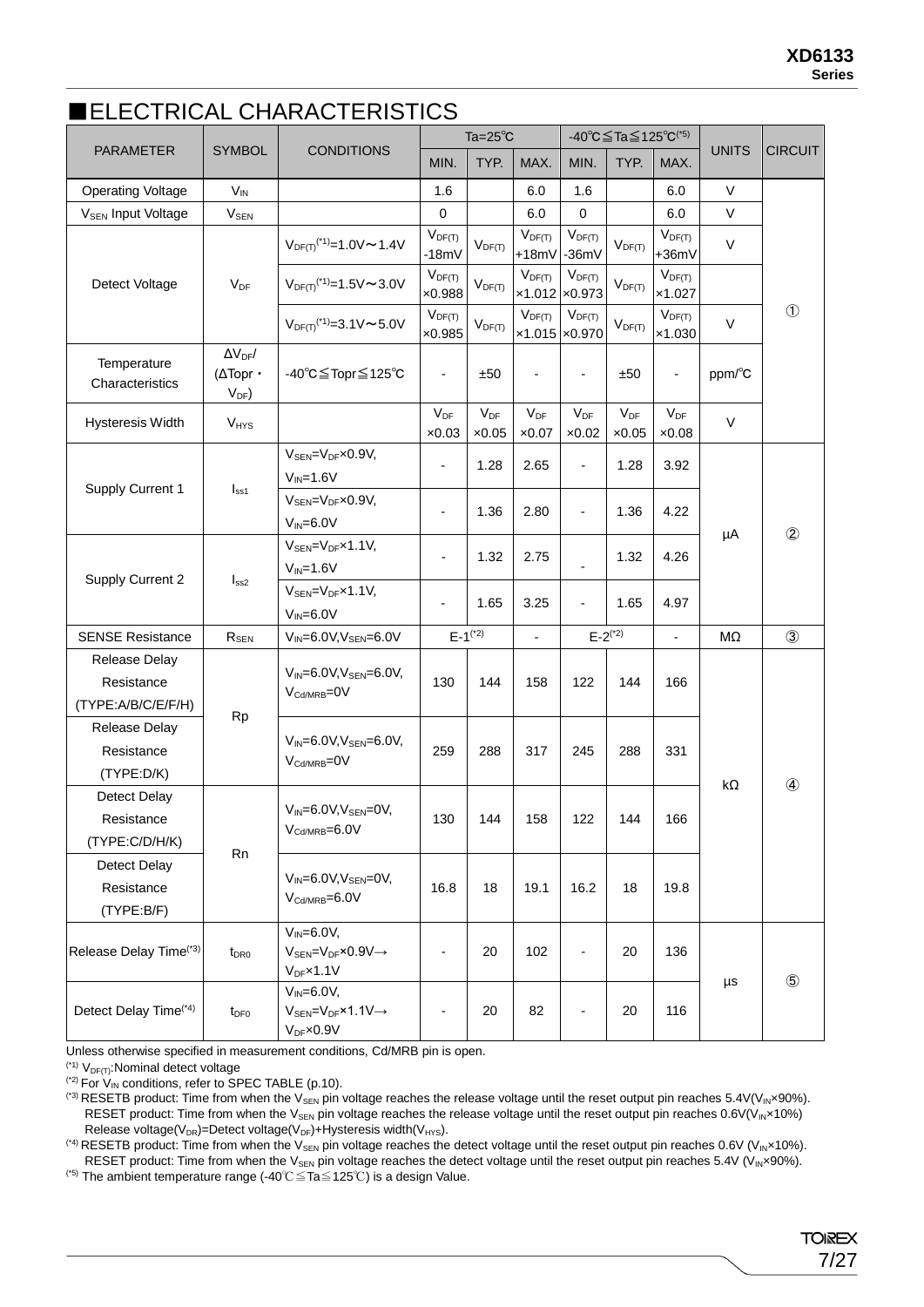## ■ELECTRICAL CHARACTERISTICS (Continued)

|                       |                             |                                                                                  | $Ta=25^\circ C$          |         | $-40^{\circ}C \leq Ta \leq 125^{\circ}C^{(7)}$ |                          |         | <b>UNITS</b>                 | <b>CIRCUIT</b> |               |
|-----------------------|-----------------------------|----------------------------------------------------------------------------------|--------------------------|---------|------------------------------------------------|--------------------------|---------|------------------------------|----------------|---------------|
| PARAMETER             | <b>SYMBOL</b>               | <b>CONDITIONS</b>                                                                | MIN.                     | TYP.    | MAX.                                           | MIN.                     | TYP.    | MAX.                         |                |               |
|                       |                             | $V_{\text{SEN}} = V_{\text{DF}} \times 0.9 V$ ,                                  |                          |         |                                                |                          |         |                              |                |               |
|                       |                             | Nch. V <sub>RESETB</sub> =0.3V                                                   |                          |         |                                                |                          |         |                              |                |               |
|                       |                             | $V_{IN} = 1.6V$                                                                  | 1.9                      | 3.4     | $\blacksquare$                                 | 0.7                      | 3.4     | $\overline{a}$               |                |               |
|                       |                             | $V_{IN} = 2.0V$                                                                  | 4.2                      | 6.0     | $\blacksquare$                                 | 2.0                      | 6.0     |                              |                |               |
|                       | <b>IRBOUTN</b>              | $V_{IN} = 3.0V$                                                                  | 8.6                      | 10.5    | $\overline{\phantom{a}}$                       | 4.3                      | 10.5    |                              |                |               |
|                       |                             | $V_{IN} = 4.0V$                                                                  | 12.7                     | 14.1    | $\blacksquare$                                 | 6.2                      | 14.1    | $\overline{a}$               |                |               |
| <b>RESETB</b>         |                             | $V_{IN} = 5.0V$                                                                  | 15.6                     | 17.0    | $\blacksquare$                                 | 7.3                      | 17.0    | $\qquad \qquad \blacksquare$ | mA             |               |
| <b>Output Current</b> |                             | $V_{IN} = 6.0V$                                                                  | 17.8                     | 19.2    |                                                | 8.1                      | 19.2    |                              |                |               |
|                       |                             | $V_{\text{SEN}} = V_{\text{DF}} \times 1.1 V$ ,<br>Pch.<br>$V_{RESETB} = V_{IN}$ |                          |         |                                                |                          |         |                              |                |               |
|                       |                             | 0.3V                                                                             |                          |         |                                                |                          |         |                              |                |               |
|                       | <b>IRBOUTP</b>              | $V_{IN} = 1.6V$                                                                  | $\blacksquare$           | $-1.2$  | $-0.7$                                         | $\overline{\phantom{a}}$ | $-1.2$  | $-0.48$                      |                |               |
|                       |                             | $V_{IN} = 3.0V$                                                                  | $\overline{\phantom{a}}$ | $-3.0$  | $-2.5$                                         | $\overline{\phantom{a}}$ | $-3.0$  | $-1.1$                       |                |               |
|                       |                             | $V_{IN} = 6.0V$                                                                  | $\overline{\phantom{a}}$ | $-4.9$  | $-4.4$                                         | ÷.                       | $-4.9$  | $-2.5$                       |                |               |
|                       | <b>IROUTN</b>               | $V_{SEN} = V_{DF} \times 1.1 V$ ,                                                |                          |         |                                                |                          |         |                              |                | $\circledast$ |
|                       |                             | Nch. V <sub>RESET</sub> =0.3V                                                    |                          |         |                                                |                          |         |                              |                |               |
|                       |                             | $V_{IN} = 1.6V$                                                                  | 1.9                      | 3.4     | $\blacksquare$                                 | 0.7                      | 3.4     | $\frac{1}{2}$                |                |               |
|                       |                             | $V_{IN} = 2.0V$                                                                  | 4.2                      | 6.0     | $\overline{\phantom{a}}$                       | 2.0                      | 6.0     |                              |                |               |
|                       |                             | $V_{IN} = 3.0V$                                                                  | 8.6                      | 10.5    | $\overline{\phantom{a}}$                       | 4.3                      | 10.5    | $\frac{1}{2}$                |                |               |
| <b>RESET</b>          |                             | $V_{IN} = 4.0V$                                                                  | 12.7                     | 14.1    | $\overline{\phantom{a}}$                       | 6.2                      | 14.1    | $\overline{\phantom{0}}$     |                |               |
| <b>Output Current</b> |                             | $V_{IN} = 5.0V$                                                                  | 15.6                     | 17.0    | $\blacksquare$                                 | 7.3                      | 17.0    | $\overline{a}$               | mA             |               |
|                       |                             | $V_{IN} = 6.0V$                                                                  | 17.8                     | 19.2    | $\overline{\phantom{a}}$                       | 8.1                      | 19.2    | $\frac{1}{2}$                |                |               |
|                       |                             | $V_{\text{SEN}} = V_{\text{DF}} \times 0.9 V$ ,                                  |                          |         |                                                |                          |         |                              |                |               |
|                       |                             | Pch. V <sub>RESET</sub> =V <sub>IN</sub> -0.3V                                   |                          |         |                                                |                          |         |                              |                |               |
|                       | ROUTP                       | $V_{IN} = 1.6V$                                                                  | $\overline{\phantom{a}}$ | $-1.2$  | $-0.7$                                         | ÷.                       | $-1.2$  | $-0.48$                      |                |               |
|                       |                             | $V_{IN} = 3.0V$                                                                  | $\overline{\phantom{a}}$ | $-3.0$  | $-2.5$                                         | $\blacksquare$           | $-3.0$  | $-1.1$                       |                |               |
|                       |                             | $V_{IN} = 6.0V$                                                                  | $\overline{\phantom{a}}$ | $-4.9$  | $-4.4$                                         | $\overline{\phantom{a}}$ | $-4.9$  | $-2.5$                       |                |               |
| <b>RESETB Output</b>  | $I_{LEAKN}$ <sup>(*6)</sup> | $V_{IN} = 6.0 V, V_{SEN} = 6.0 V,$<br>Nch. VRESETB=6.0V                          | $\blacksquare$           | 0.01    | 0.1                                            | $\overline{\phantom{a}}$ | 0.01    | 1.0                          |                |               |
| Leakage Current       | LEAKP                       | $V_{IN} = 6.0V, V_{SEN} = 0V,$<br>Pch. V <sub>RESETB</sub> =0V                   | $\overline{\phantom{a}}$ | $-0.01$ | $\overline{\phantom{a}}$                       | $\overline{\phantom{a}}$ | $-0.01$ | $\qquad \qquad \blacksquare$ |                |               |
| <b>RESET Output</b>   | $I_{LEAKN}$ <sup>(*6)</sup> | $V_{IN} = 6.0V, V_{SEN} = 0V,$<br>Nch. V <sub>RESET</sub> =6.0V                  | $\overline{\phantom{a}}$ | 0.01    | 0.1                                            | $\overline{\phantom{a}}$ | 0.01    | 1.0                          | μA             |               |
| Leakage Current       | LEAKP                       | $V_{IN} = 6.0 V, V_{SEN} = 6.0 V,$<br>Pch. V <sub>RESET</sub> =0V                | $\overline{\phantom{a}}$ | $-0.01$ | $\overline{\phantom{a}}$                       | $\overline{\phantom{0}}$ | $-0.01$ | $\overline{\phantom{0}}$     |                |               |

Unless otherwise specified in measurement conditions, Cd/MRB pin is open.

(\*6) Max. value is for XD6133N (Nch open drain).

(\*7) The ambient temperature range (-40℃≦Ta≦125℃) is a design Value.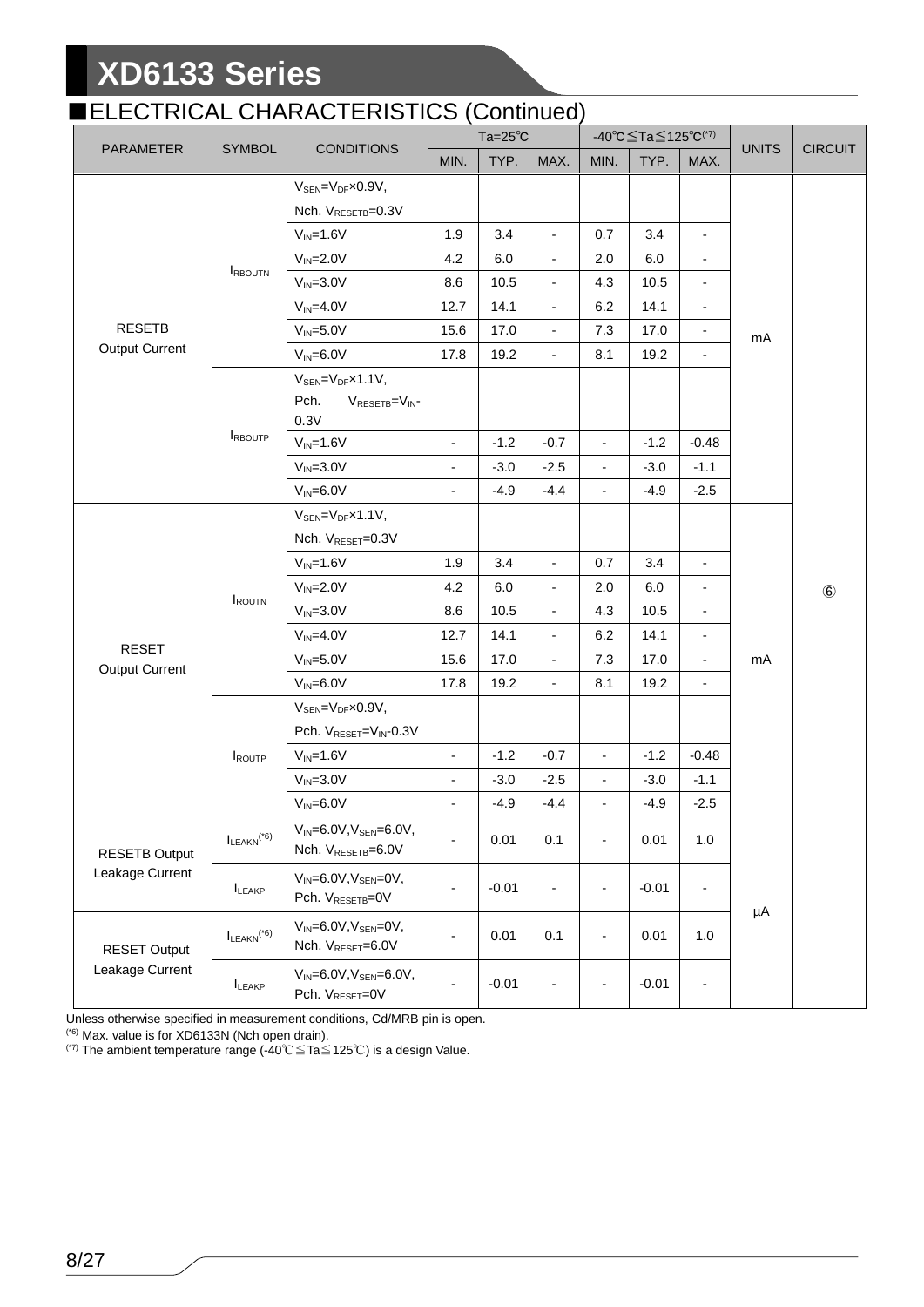### ■ELECTRICAL CHARACTERISTICS (Continued)

| <b>PARAMETER</b>                            | <b>SYMBOL</b>              | <b>CONDITIONS</b>                                                                                  |                      | Ta= $25^{\circ}$ C |                                                                          |                      | -40 °C $\leq$ Ta $\leq$ 125 °C <sup>(*11)</sup> |                      | UNITS CIRCUIT |                |
|---------------------------------------------|----------------------------|----------------------------------------------------------------------------------------------------|----------------------|--------------------|--------------------------------------------------------------------------|----------------------|-------------------------------------------------|----------------------|---------------|----------------|
|                                             |                            |                                                                                                    | MIN.                 | TYP.               | MAX.                                                                     | MIN.                 | TYP.                                            | MAX.                 |               |                |
| Cd Pin Sink<br>Current<br>(TYPE: A/E)       | $I_{\text{Cd}}$            | $V_{IN} = 1.6V$ ,<br>$V_{\text{Cd/MRB}} = 0.5V$ ,<br>$V_{\text{SEN}} = 0V$                         | 0.92                 | 1.2                |                                                                          | 0.66                 | 1.2                                             |                      | mA            | $\circledcirc$ |
| <b>Cd Pin Threshold</b><br>Voltage(Release) | V <sub>TCd1</sub>          | $V_{IN}$ :1.6V $\sim$ 6.0V,<br>$V_{\text{SEN}} = 0 \vee \rightarrow V_{\text{DF}} \times 1.1 \vee$ | $VIN \times 0.46$    |                    | $V_{IN}$ x0.5 $V_{IN}$ x0.54 $V_{IN}$ x0.46 $V_{IN}$ x0.5 $V_{IN}$ x0.54 |                      |                                                 |                      | V             | $\circledR$    |
| <b>Cd Pin Threshold</b><br>Voltage(Detect)  | $V_{TCd2}$                 | $V_{IN}$ :1.6V $\sim$ 6.0V,<br>$V_{\text{SEN}} = V_{\text{DF}} \times 1.1 V \rightarrow 0 V$       |                      |                    |                                                                          |                      |                                                 |                      |               |                |
| <b>MRB High Level</b><br>Voltage            | <b>V<sub>MRH</sub></b>     | $V_{IN}$ :1.6V $\sim$ 6.0V,<br>$V_{\text{SFN}} = V_{\text{DF}} \times 1.1 V$                       | $V_{IN} \times 0.55$ |                    | $V_{IN}$                                                                 | $V_{IN} \times 0.55$ |                                                 | $V_{IN}$             | $\vee$        |                |
| <b>MRB Low Level</b><br>Voltage             | <b>V<sub>MRL</sub></b>     | $V_{IN}$ :1.6V $\sim$ 6.0V,<br>$V_{\text{SEN}} = V_{\text{DF}} \times 1.1 V$                       | $\Omega$             |                    | $V_{IN} \times 0.18$                                                     | $\mathbf 0$          |                                                 | $V_{IN} \times 0.18$ | $\vee$        | $\circled{9}$  |
| <b>MRB Minimum</b><br>Pulse Width           | $t_{MRIN}$ <sup>(*8)</sup> | $V_{IN}$ : Refer to V-1 <sup>(*10)</sup> ,<br>$V_{\text{SEN}} = V_{\text{DF}} \times 1.1 V$        | 5.0                  |                    |                                                                          | 5.0                  |                                                 |                      |               | $\circledcirc$ |
|                                             | $t_{MRIN}$ <sup>(*9)</sup> | Apply pulse from<br>$V_{DF}$ x1.1V to 0V to the<br>MRB pin.                                        | 32.0                 |                    |                                                                          | 32.0                 |                                                 |                      | μs            |                |

Unless otherwise specified in measurement conditions, Cd/MRB pin is open.

(\*8) Specification is guaranteed for types A/B/C/D/E/F/H/K of the CMOS output product and types E/F/H/K of the Nch open drain product.

(\*9) Specification is guaranteed for types A/B/C/D of the Nch open drain output product.

 $(10)$  For  $V_{IN}$  conditions, refer to SPEC TABLE (p.10).

(\*11) The ambient temperature range (-40℃≦Ta≦125℃) is a design Value.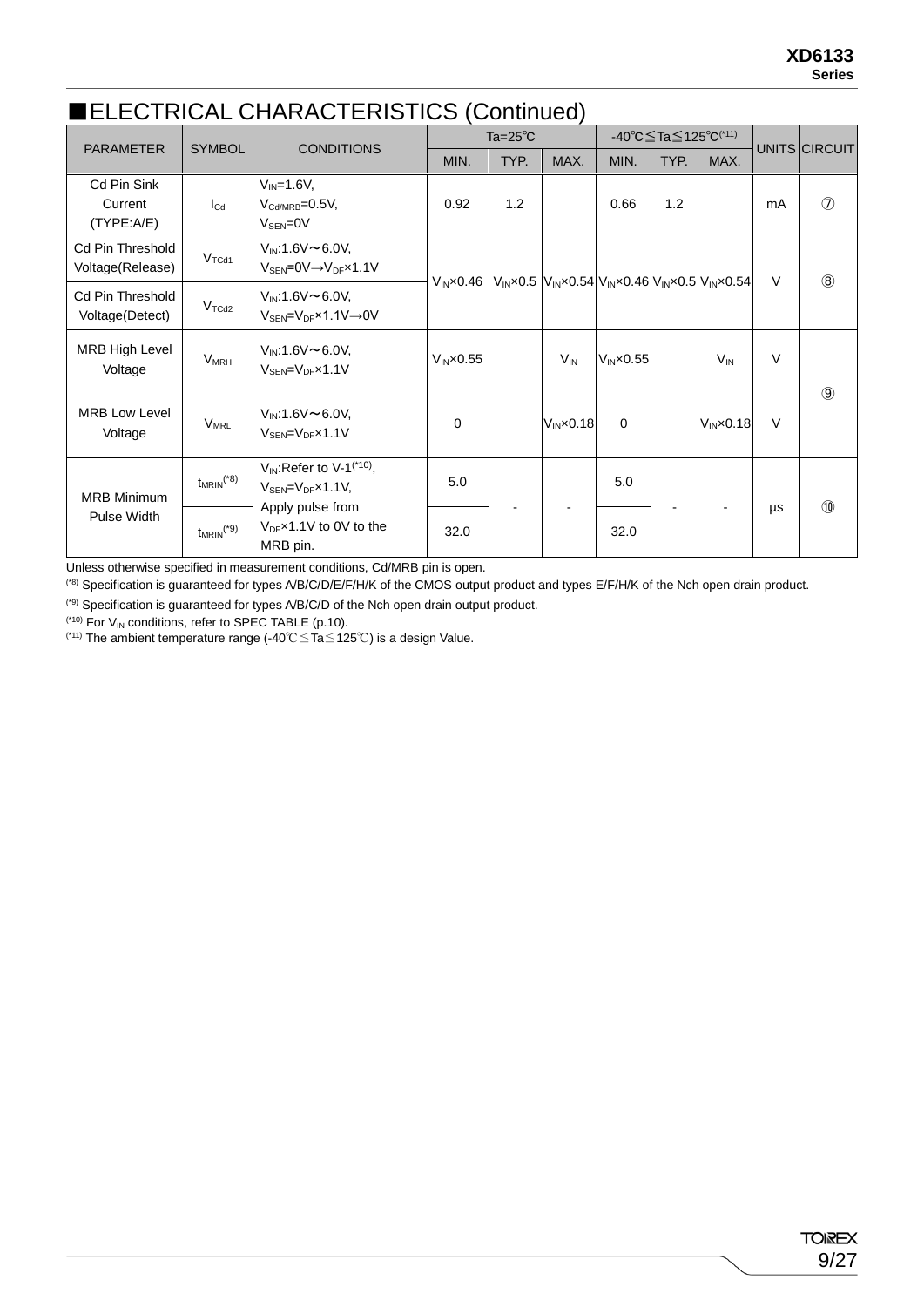## ■ELECTRICAL CHARACTERISTICS (SPEC TABLE)

Table of Characteristics by Voltage Setting

| NOMINAL DETECT    |      | $E-1(Ta=25^{\circ}C)$         | E-2(-40 $^{\circ}$ C $\leq$ Ta $\leq$ 125 $^{\circ}$ C) | $V-1$        |                       |
|-------------------|------|-------------------------------|---------------------------------------------------------|--------------|-----------------------|
| <b>VOLTAGE(V)</b> |      | SENSE Resistance( $M\Omega$ ) | SENSE Resistance( $M\Omega$ )                           | <b>INPUT</b> |                       |
| $V_{DF(T)}$       | MIN. | TYP.                          | MIN.                                                    | TYP.         | <b>VOLTAGE</b><br>(V) |
| 1.3               | 6.1  | 17.7                          | 4.9                                                     | 17.7         | 1.6                   |
| 1.6               | 8.0  | 21.8                          | 6.3                                                     | 21.8         | $V_{DF}$ x1.1         |
| 2.2               | 18.0 | 38.3                          | 12.1                                                    | 38.3         | ↑                     |
| 2.3               | 17.8 | 37.6                          | 11.9                                                    | 37.6         | $\uparrow$            |
| 2.4               | 17.5 | 37.0                          | 11.8                                                    | 37.0         |                       |
| 2.9               | 16.7 | 34.9                          | 11.2                                                    | 34.9         | ↑                     |
| 3.0               | 16.5 | 34.5                          | 11.1                                                    | 34.5         |                       |
| 3.1               | 16.4 | 34.2                          | 11.0                                                    | 34.2         | ↑                     |
| 4.4               | 15.4 | 31.8                          | 10.4                                                    | 31.8         |                       |
| 4.5               | 15.3 | 31.7                          | 10.3                                                    | 31.7         | ↑                     |
| 4.6               | 15.3 | 31.5                          | 10.3                                                    | 31.5         | ↑                     |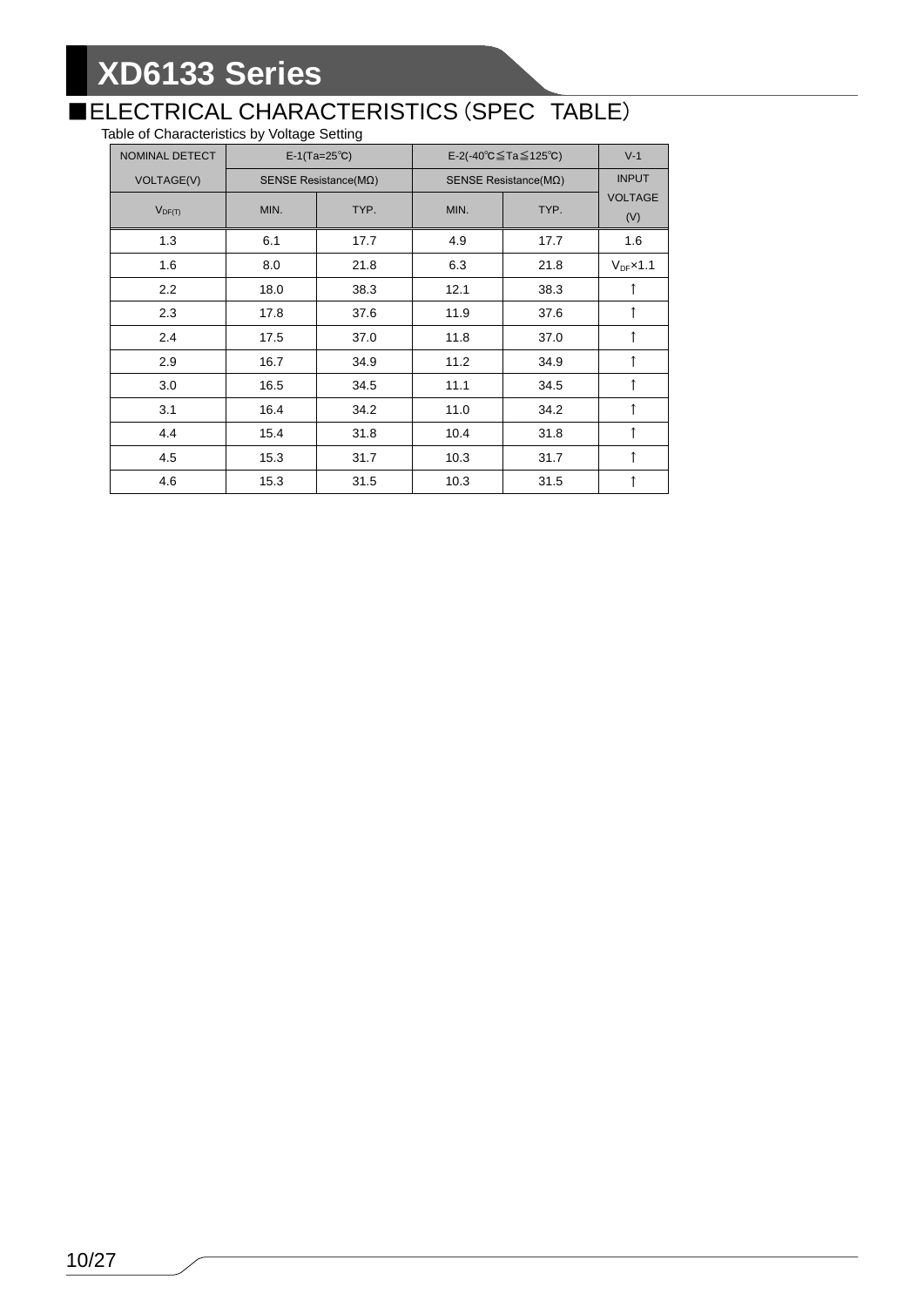## ■TEST CIRCUITS

CIRCUIT①



CIRCUIT②



CIRCUIT③



CIRCUIT④



\*"RESET" is A/B/C/D type, and "RESETB" is E/F/H/K type.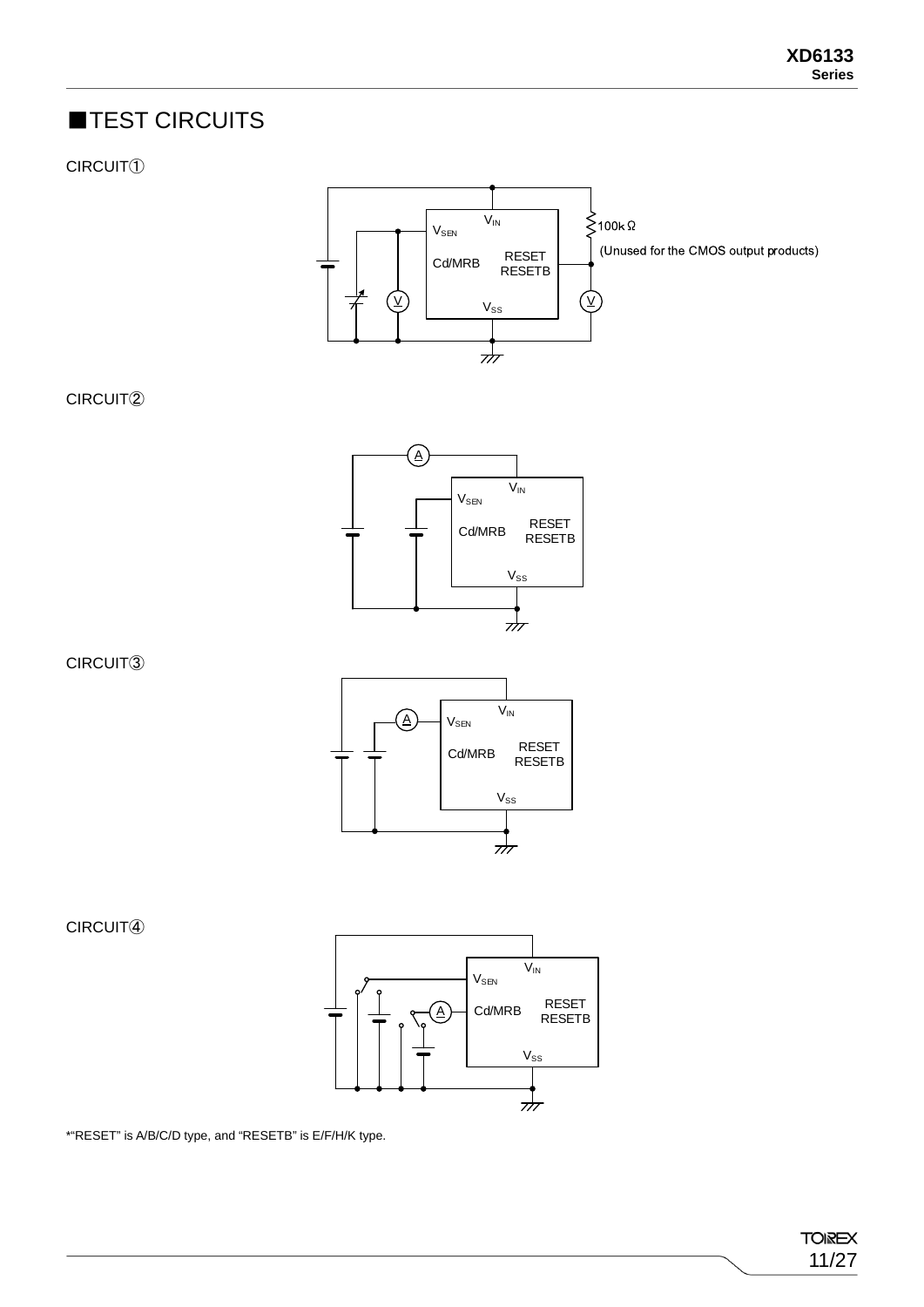## **TEST CIRCUITS (Continued)**

CIRCUIT⑤



CIRCUIT⑥



CIRCUIT⑦



CIRCUIT⑧



\*"RESET" is A/B/C/D type, and "RESETB" is E/F/H/K type.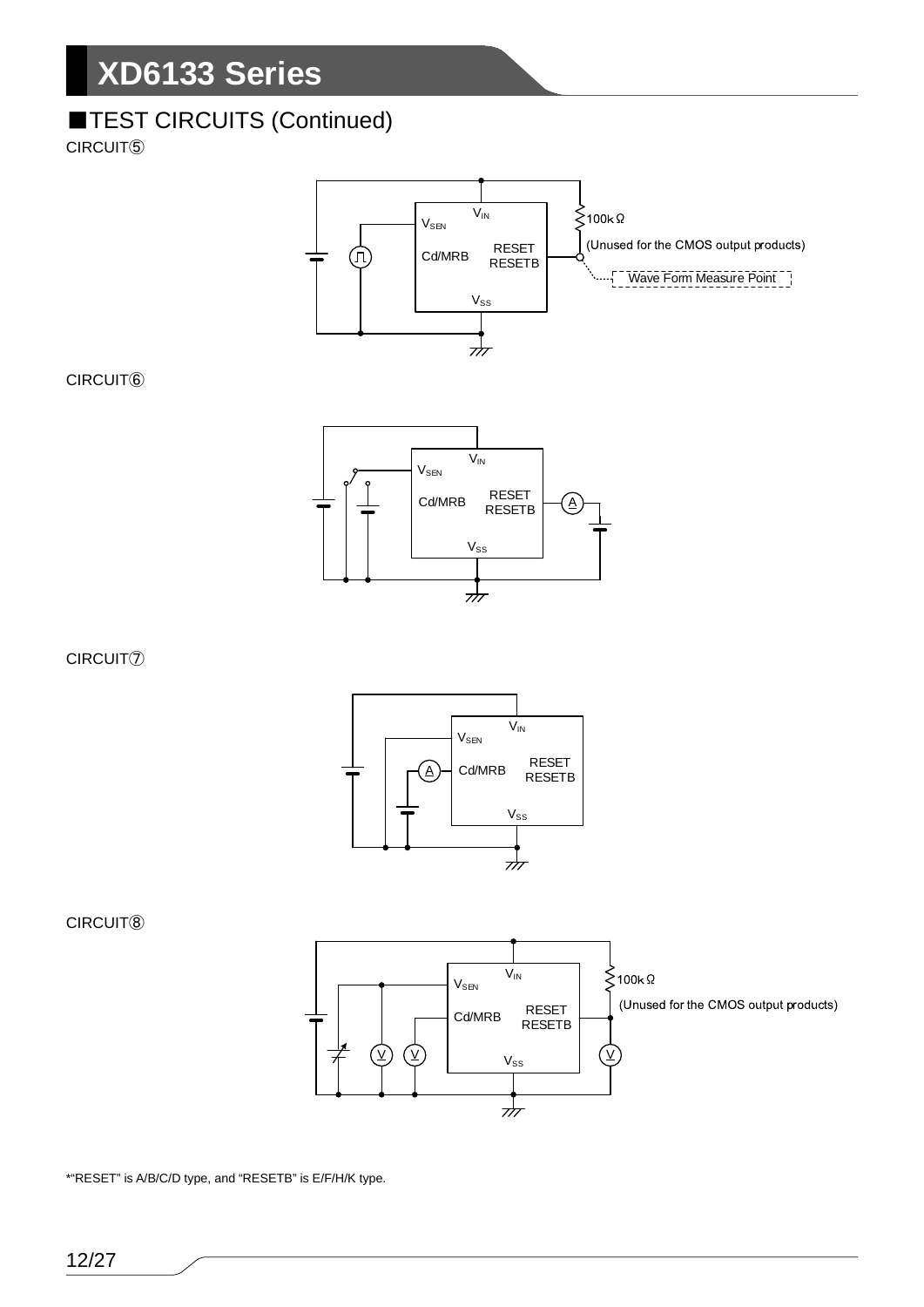## ■TEST CIRCUITS (Continued)

CIRCUIT⑨



CIRCUIT⑩



\*"RESET" is A/B/C/D type, and "RESETB" is E/F/H/K type.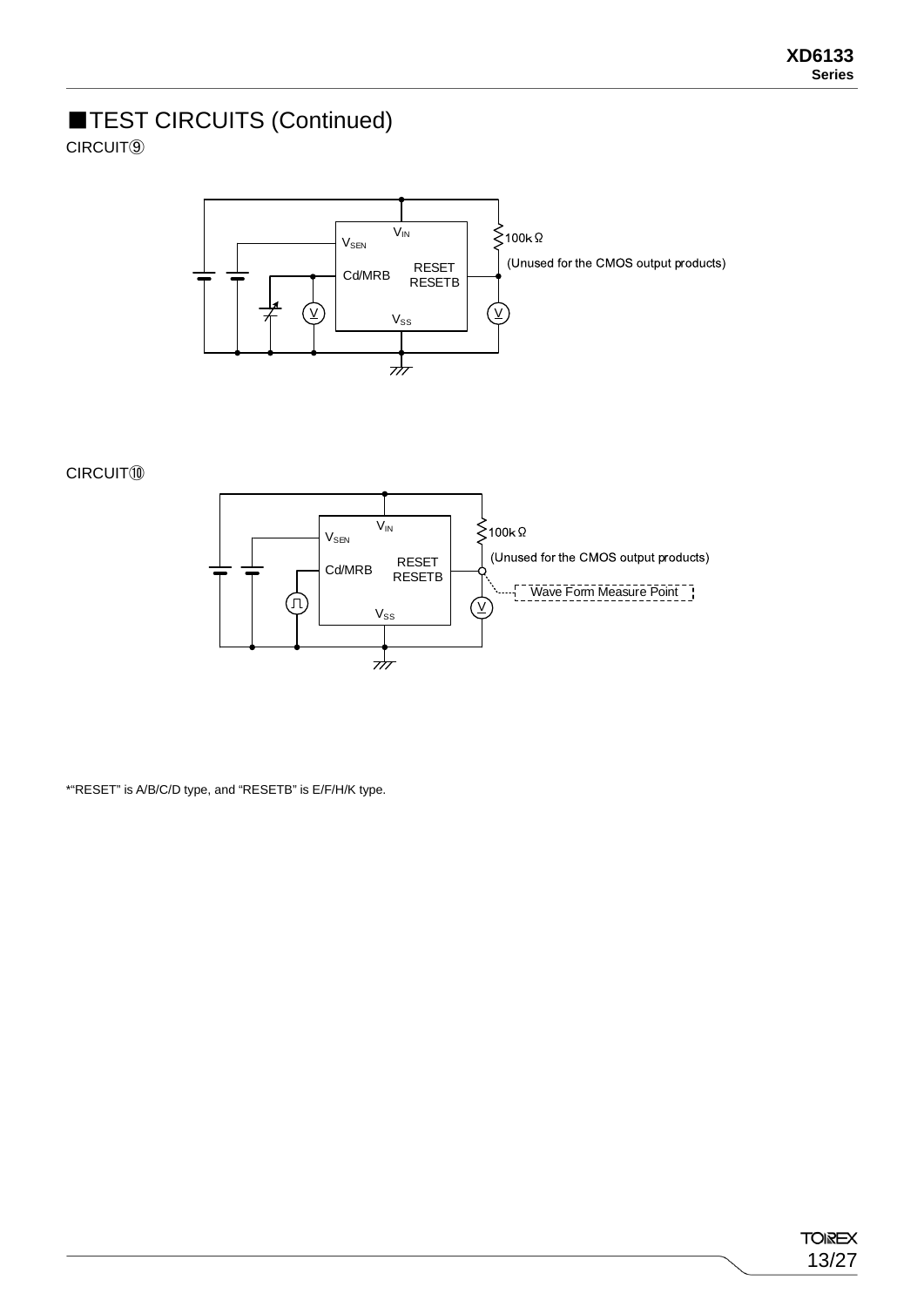## ■OPERATIONAL DESCRIPTION

#### **<Basic Operation>**

Fig. 1 shows a typical block diagram. Fig. 2 shows the timing chart of Fig. 1.



\* The XD6133N series (Nch open drain output) requires a resistor to pull up the output.





Fig. 2: Timing chart of Fig. 1(V<sub>IN</sub>=6.0V, Active Low)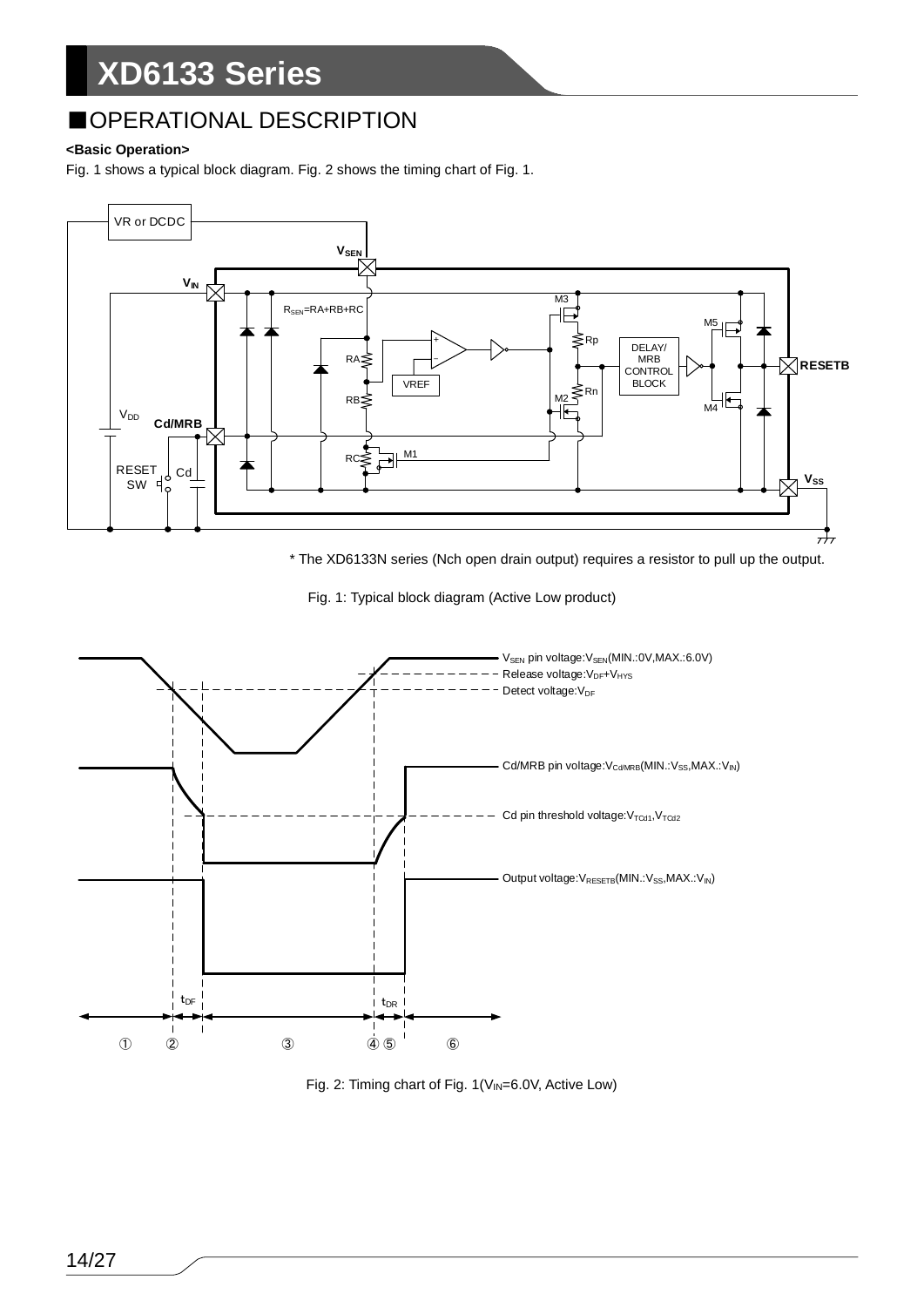## ■OPERATIONAL DESCRIPTION (Continued)

(1) The initial state, a voltage that is sufficiently high (MAX.: 6.0V) with respect to the release voltage is applied to the V<sub>SEN</sub> pin, and the delay capacitance Cd is charged up to the power input pin voltage.

The Vs<sub>EN</sub> pin voltage starts to fall, and during the time until it reaches the detect voltage (V<sub>SEN>VDF</sub>), VRESETB IS High level (=V<sub>IN</sub>). Note: If the pull-up resistor is connected to a power supply other than the power input pin  $V_{\text{IN}}$  when using the Nch open drain output (XD6133N), High level will be the voltage of the power supply to which the pull-up resistor is connected.

②The VSEN pin voltage continues to drop, and when it reaches the detect voltage (VSEN=VDF), the Nch transistor for delay capacitance discharge turns ON, and discharge of the delay capacitance Cd starts through the delay resistor Rn. The time from  $V_{\text{SEN}}$   $V_{\text{DF}}$  until  $V_{\text{RESETB}}$  reaches Low level is the detect delay time t<sub>DF</sub> (the detect time when the capacitor is not connected to the Cd/MRB pin is  $t_{DF0}$ ). The delay capacitance Cd is discharged through the delay resistor Rn when it is above the threshold voltage of V<sub>TCD2</sub>. When it is below the threshold voltage of V<sub>TCD2</sub>, the delay capacitance Cd is discharged faster through the internal built-in low impedance switch.

③During the time that the VSEN pin voltage is below the detect voltage VDF, the delay capacitance Cd discharges to ground level. The  $V_{SEN}$  pin starts rising again, and during the time until it reaches the release voltage ( $V_{SEN}< V_{DF}+V_{HYS}$ ),  $V_{RESETB}$  holds Low level.

 $\Phi$ The V<sub>SEN</sub> pin voltage continues to rise, and when it reaches the release voltage (V<sub>DF</sub>+V<sub>HYS</sub>), the Nch transistor for delay capacitance discharge turns OFF, and charging of the delay capacitance Cd through the delay resistor Rp starts. The delay capacitance Cd is discharged through the delay resistor Rp when it is below the threshold voltage of  $V_{\text{TCD1}}$ . When it is above the threshold voltage of  $V_{\text{TCD1}}$ , the delay capacitance Cd is discharged faster through the internal built-in low impedance switch.

⑤When the Cd/MRB pin voltage reaches VTCd1, VRESETB changes to High level. The time from  $V_{\text{SEN}}=V_{\text{DF}}+V_{\text{HYS}}$  until the  $V_{\text{RESETB}}$  logic changes is the release delay time t<sub>DR</sub> (the release time when the capacitor is not connected to the Cd/MRB pin is t<sub>DR0</sub>).

⑥During the time that the VSEN pin voltage is higher than the detect voltage (VSEN>VDF), VRESETB holds High level. The above operation description is for an Active Low detection product. For an Active High product, reverse the logic of the reset pin.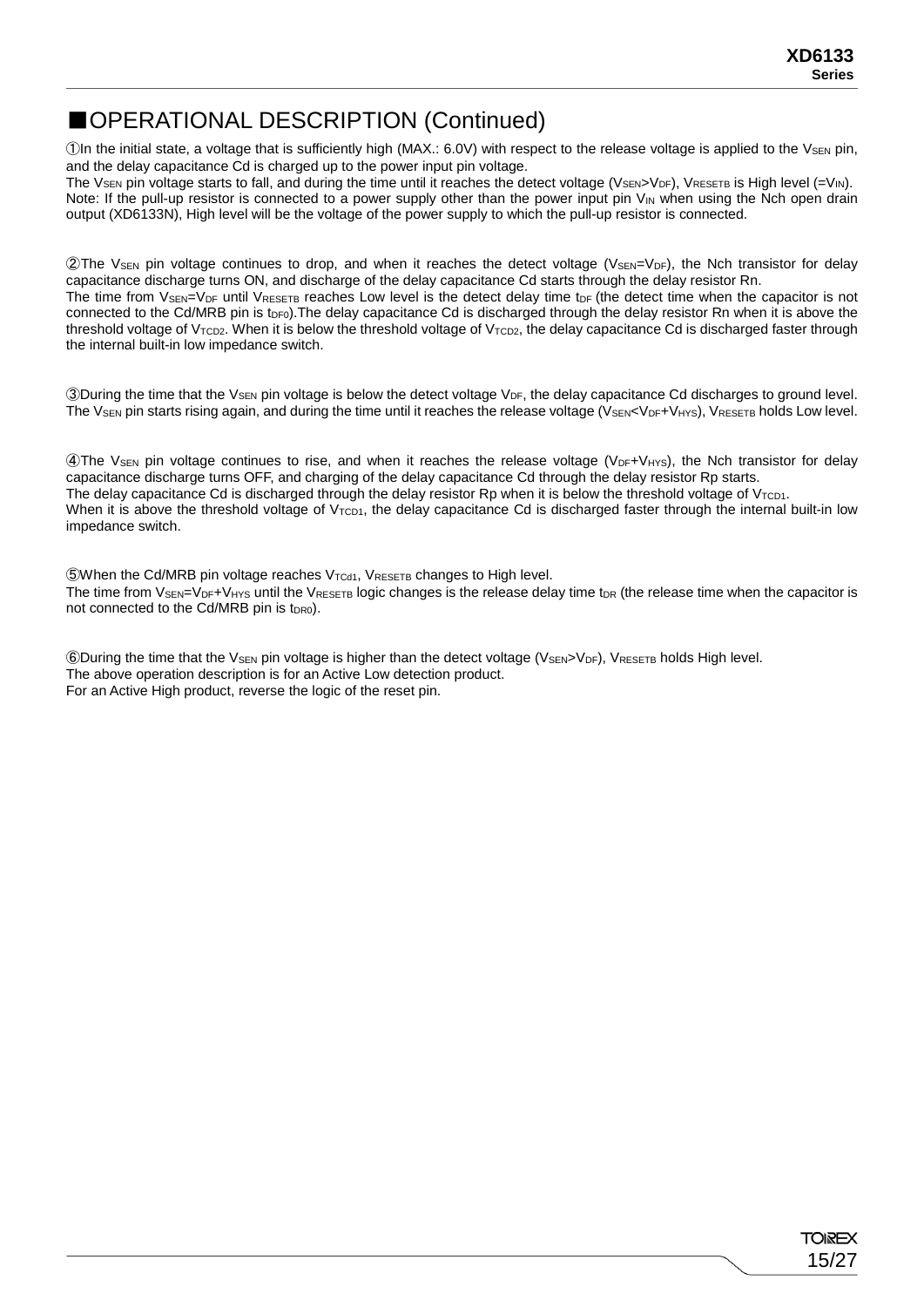### ■OPERATIONAL DESCRIPTION (Continued)

#### **<High voltage detection circuit example>**

High voltage detects battery voltage (+B) which was divided into R1 and R2. The calculation method for high voltage detection is given below. For the circuit schematic, refer to Fig. 3: High voltage detection circuit.

 $V_{DF}(H) = V_{DF}(T) \times \{(R1 + R2) \div R2\}$  $V<sub>HYS</sub>(H)=V<sub>HYS</sub>x{(R1+R2)} ÷ R2$  $V_{DR}(H) = V_{DF}(H) + V_{HYS}(H)$ 

Example 1: For detecting 12.0V (+B: Battery voltage), R1=130kΩ and R2=20kΩ are set to divide the battery voltage and the  $V_{\text{SEN}}$  pin voltage is set to  $V_{\text{DF}}(T)=1.6V$ .

The release voltage  $V_{DR}(T)=1.68V(TYP)$  and  $V_{HYS}=V_{DR}(T)-V_{DF}(T)=0.08V(TYP)$  are pre-set inside the IC.

 $V_{DF}(H)=12.0V$  $V_{HYS}(H)=0.6V$  $V_{DR}(H) = 12.6V$ 

- (Note 1)  $V_{DF}(H)$  is the detect voltage after external adjustment.
- (Note 2)  $V_{HYS}(H)$  is the hysteresis range after external adjustment.
- (Note 3)  $V_{DR}(H)$  is the release voltage after external adjustment.
- (Note 4)  $V_{DF}(T)$  is the detect voltage.
- (Note 5) V<sub>HYS</sub> is the hysteresis range inside of the IC.
- (Note  $6$ )  $V_{DR}(T)$  is the release voltage.
- (Note  $7$ ) The R2 resistance is in parallel with the internal  $R_{\text{SEN}}$  resistance, and thus to increase the accuracy of the detect voltage and release voltage after external adjustment, select an R2 resistance that is sufficiently small with respect to the R<sub>SEN</sub> resistance. For R<sub>SEN</sub> resistance values, refer to SPEC TABLE
- (Note 8) If high voltage is to be detected, divide the voltage with resistors R1 and R2 so that VsEN pin $\leq$ 6V.



Fig. 3: High Voltage Detection Circuit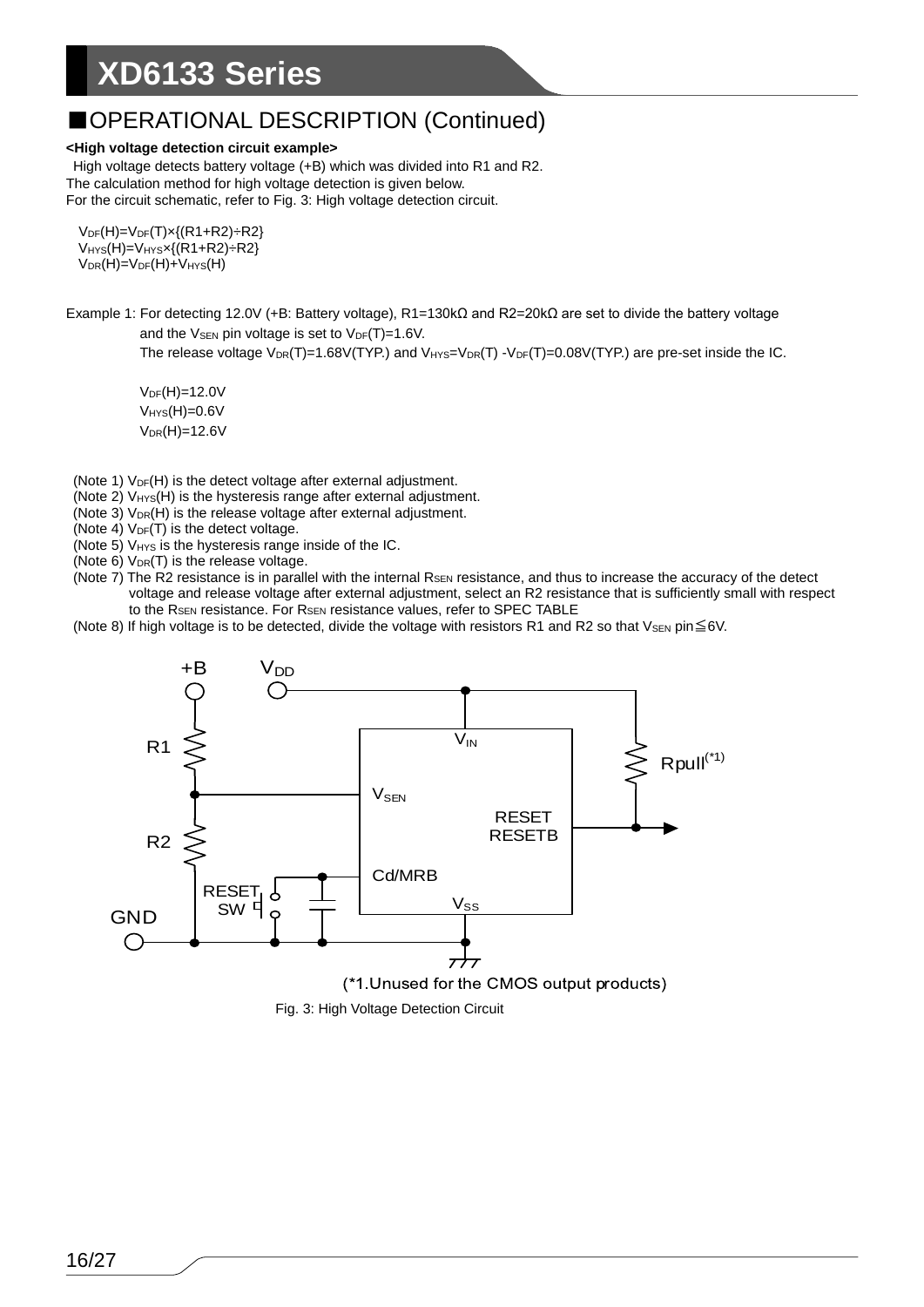### ■OPERATIONAL DESCRIPTION (Continued)

#### **<Release delay time / detect delay time>**

The release delay time and detect delay time are determined by the delay resistors (Rp and Rn) and the delay capacitance Cd. The ratio of the delay resistances (Rp and Rn) is selectable from 5 options. The delay time is adjustable using the combination of delay resistance and delay capacitance value. (Refer to "Selection Guide") The release delay time ( $t_{DR}$ ) is calculated using Equation (1).

> $t_{DR} = RpxCdx{-ln(1-V_{TCd1}/V_{IN})}+t_{DRO}$  ...(1) \* ln is the natural logarithm.

The delay capacitance pin threshold voltage is  $V_{\text{TCd1}}=V_{\text{IN}}/2(\text{TYP.})$ , and thus when  $t_{DR0}$  can be neglected, the release delay time can be calculated simply using Equation (2).

 $t_{DR}$ =Rp×Cd×[-ln{1-(V<sub>IN</sub>/2)/V<sub>IN</sub>}]=Rp×Cd×0.693 ... (2)

The detect delay time (t<sub>DF</sub>) is calculated using Equation (3).

 $tp_F=RnxCdx{-ln(V_{TCd2}/V_{IN})}+tp_{F0}$  ...(3) \* ln is the natural logarithm.

The delay capacitance pin threshold voltage is  $V_{TCd2}=V_{IN}/2$  (TYP.), and thus when  $t_{DF0}$  can be neglected, the detect delay can be calculated simply using Equation (4).

tDF=Rn×Cd×{-ln(VIN/2)/VIN}=Rn×Cd×0.693 …(4)

Example 2: When type A is selected (Rp:Rn=144k $\Omega$ :0 $\Omega$ ), the delay times are as follows: If Cd is set to 0.1uF,

$$
t_{\rm DR} = 144 \times 10^3 \times 0.1 \times 10^{-6} \times 0.693 = 10 \, \text{ms}
$$

 $t_{DF}$  is the detect delay time ( $t_{DF}$ ) when the delay capacitance Cd is not connected.

Example 3: When type B is selected (Rp:Rn=144kΩ: 18kΩ), the delay times are as follows: If Cd is set to 0.1uF,

 $t_{DR}$ =144×10<sup>3</sup>×0.1×10<sup>-6</sup>×0.693=10ms  $t_{DF} = 18 \times 10^{3} \times 0.1 \times 10^{-6} \times 0.693 = 1.25$ ms

(Note 9) The release delay times t<sub>DR</sub> in Examples 2 and 3 are the values calculated from Equation (2). (Note 10) The detect delay time t<sub>DF</sub> in Example 3 is the value calculated from Equation  $(4)$ .

(Note 11) Note that the delay times will vary depending on the actual capacitance value of the delay capacitance Cd.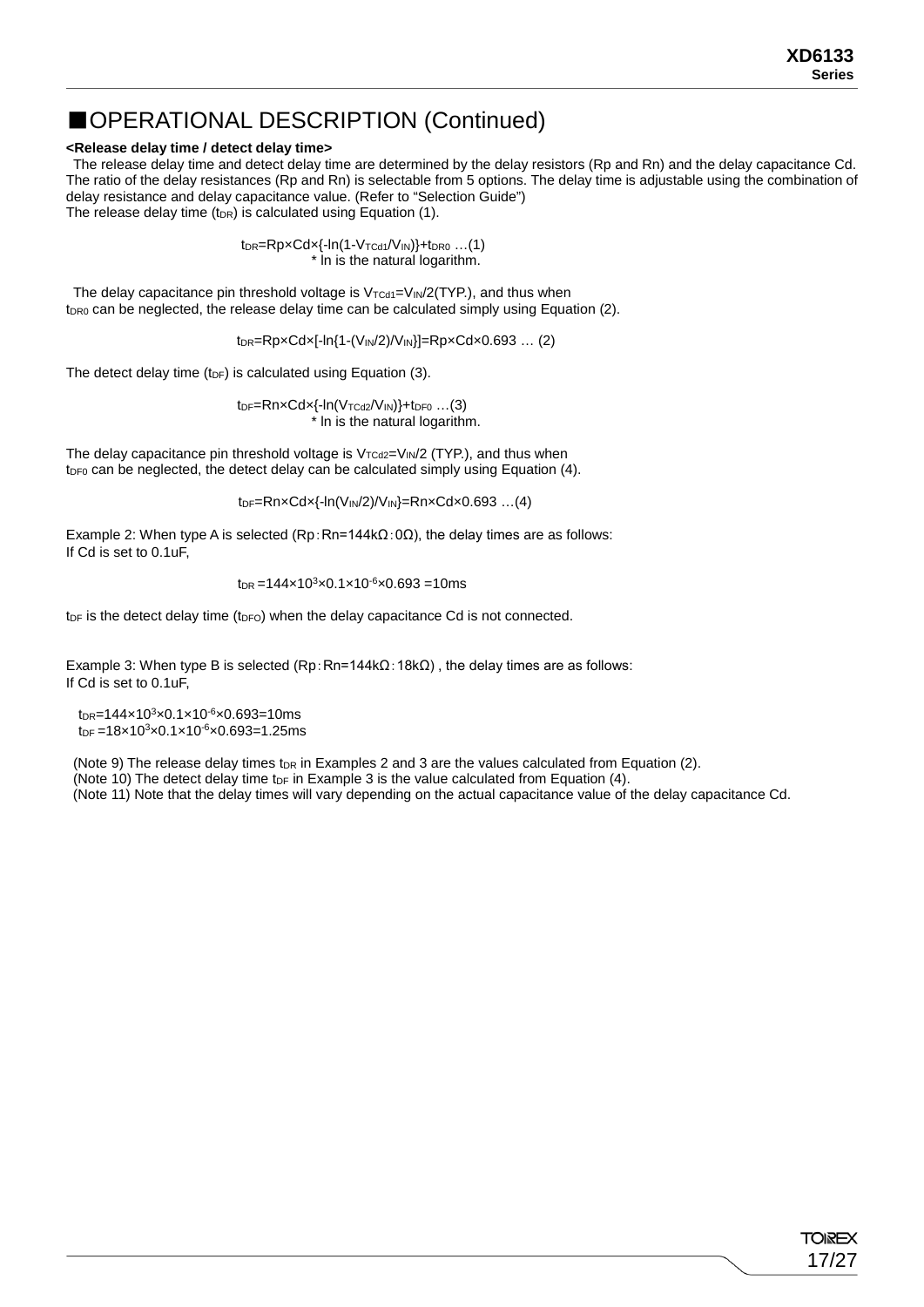## ■OPERATIONAL DESCRIPTION (Continued)

#### <**Manual reset function**>

The Cd/MRB pin can also be used as a manual reset pin.

When the Cd and RESET switch are connected to the Cd/MRB pin (refer to Fig.1), and under the release condition, if the RESET switch turns on, then the detect signal is generated at the RESET/RESETB pin forcibly.

For Active Low type (RESETB), under the release condition, if the RESET switch turns on, then the voltage at the RESETB pin changes from H to L after the detect delay time.

For Active High type (RESET), under the release condition, if the RESET switch turns on, then the voltage at the RESET pin changes from L to H after the detect delay time.

Under the detect condition, the condition will be kept even if the RESET switch turns on and off.

In the case that either H level or L level is fed to the Cd/MRB pin without the RESET switch, the behavior of the XD6133 follows the timing chart in Fig. 4.

L level is fed to MRB pin under the detect condition, the RESET switch will be kept. H level is fed to MRB pin under the detect condition, the RESET switch will be undefined.

Even though the voltage at the  $V_{\text{SEN}}$  pin changes from a higher voltage than the detect voltage to a lower voltage, as long as H level is fed to the MRB pin, the release condition is kept.

If H level or L level is fed to the Cd/MRB pin forcibly, then even though Cd is connected to the pin, the XD6133 can't have any delay time.



Fig. 4: Manual reset operation using the Cd/MRB pin  $(V_{\text{IN}}=6.0V$ , Active Low)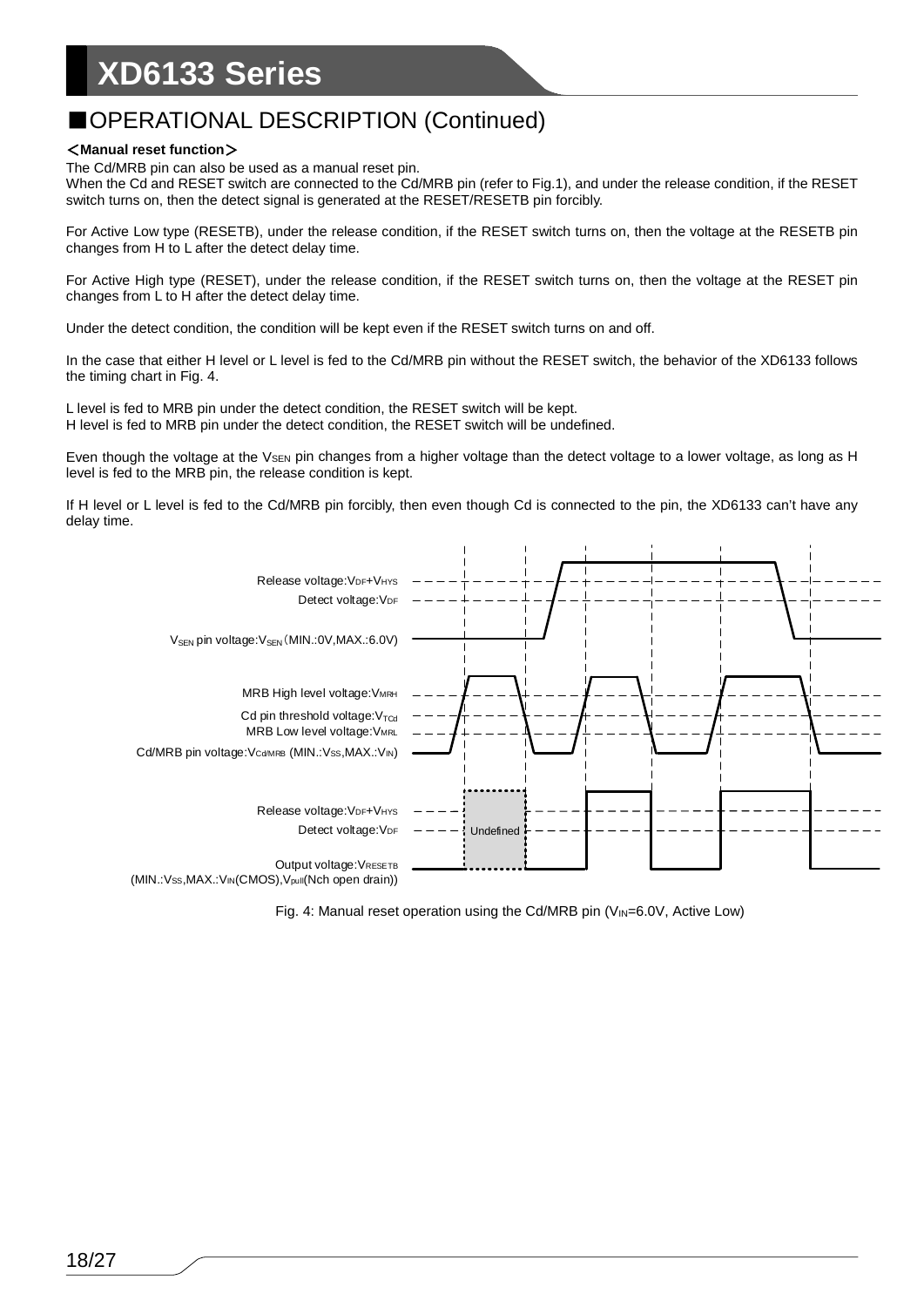## ■NOTES ON USE

1) Please use this IC within the stated maximum ratings. For temporary, transitional voltage drop or voltage rising phenomenon, the IC isliable to malfunction should the ratings be exceeded.

2) The power input pin voltage may fall due to the flow through current during IC operation and the resistance component between the power supply and the power input pin.

In the case of CMOS output, a drop in the power input pin voltage may occur in the same way due to the output current. When this happens, if the power input pin voltage drops below the minimum operating voltage, a malfunction may occur.

3) Note that large, sharp changes of the power input pin voltage may lead to malfunction.

4) Power supply noise is sometimes a cause of malfunction. Sufficiently test using the actual device, such as inserting a capacitor between V<sub>IN</sub> and GND.

5) There is a possibility that oscillation will occur if the resistances of the V<sub>SEN</sub> pin is high. Use a resistance of 1MΩ or less between the node to monitor and V<sub>SEN</sub> pin.

6) Exercise caution if V<sub>IN</sub> and V<sub>SEN</sub> are started in common, as the output will be undefined until V<sub>IN</sub> reaches the operating voltage.

7) For a manual reset function, in case when the function is activated by feeding either MRB H level or MRB L level to Cd/MRB pin instead of using a reset switch, please note these phenomena below;

・The RESET output signal will be undefined when MRB H is fed to Cd/MRB pin under the detect condition.

• The RESET output signal will be undefined based on the voltage relationship between VsEN pin and Cd/MRB pin.

8) When an Nch open drain output is used, the VRESETB voltage at detection and release is determined by the pull-up resistance connected to the output pin. Refer to the following when selecting the resistance value.

At detection:

VRESETB=Vpull/(1+Rpull/RON)

Vpull:Voltage after pull-up

R<sub>ON</sub><sup>(\*1)</sup>: ON resistance of Nch driver M4 (calculated from VRESETB/IRBOUTN based on electrical characteristics) Example: When  $V_{IN}=2.0V^{(2)}$ , Ron=0.3/4.2×10<sup>-3</sup>=71.4 $\Omega$  (MAX.).

If it is desired to make  $V_{RESETB}$  at detection 0.1V or less when  $V_{pull}$  is 3.0V,

 $R_{pull}=(V_{pull}/V_{RESETB})-1\} \times R_{ON} = {(3/0.1)}-1\} \times 71.4=2.1k\Omega$ 

Therefore, to make the output voltage at detection 0.1V or less under the above conditions, the pull-up resistance must be 2.1kΩ or higher.  $(1)$  Note that R<sub>ON</sub> becomes larger as  $V_{IN}$  becomes smaller.

 $(2)$  For  $V_{IN}$  in the calculation, use the lowest value of the input voltage range you will use.

At release:

 $V_{RESETB}=V_{pull}/(1+R_{pull}/R_{off})$ 

Vpull: Voltage after pull-up

Roff: Resistance when Nch driver M4 is OFF (calculated from VRESETB/ILEAKN based on electrical characteristics) Example:When V<sub>pull</sub> is 6.0V, R<sub>off</sub>=6/(0.1×10<sup>-6</sup>)=60MΩ (MIN.). If it is desired to make V<sub>RESETB</sub> 5.99V or higher,

 $R_{pull}=\{(V_{pull}/V_{RESETB})-1\} \times R_{off}=\{(6/5.99)-1\} \times 60 \times 10^6 \doteqdot 100 \ \Omega$ 

Therefore, to make the output voltage at release 5.99V or higher under the above conditions, the pull-up resistance must be 100kΩ or less.

9) If the discharge time of the delay capacitance Cd at detection is short and the delay capacitance Cd cannot be discharged to ground level, charging will take place at the next release operation with electric charge remaining in the delay capacitance Cd, and this may cause the release delay time to become noticeably short.

10) If the charging time of the delay capacitance Cd at release is short and the delay capacitance Cd cannot be charged to the VIN level, the delay capacitance Cd will discharge from less than the VIN level at the next detection operation, and this may cause the detect delay time to become noticeably short.

11) Torex places an importance on improving our products and their reliability.

We request that users incorporate fail-safe designs and post-aging protection treatment when using Torex products in their systems.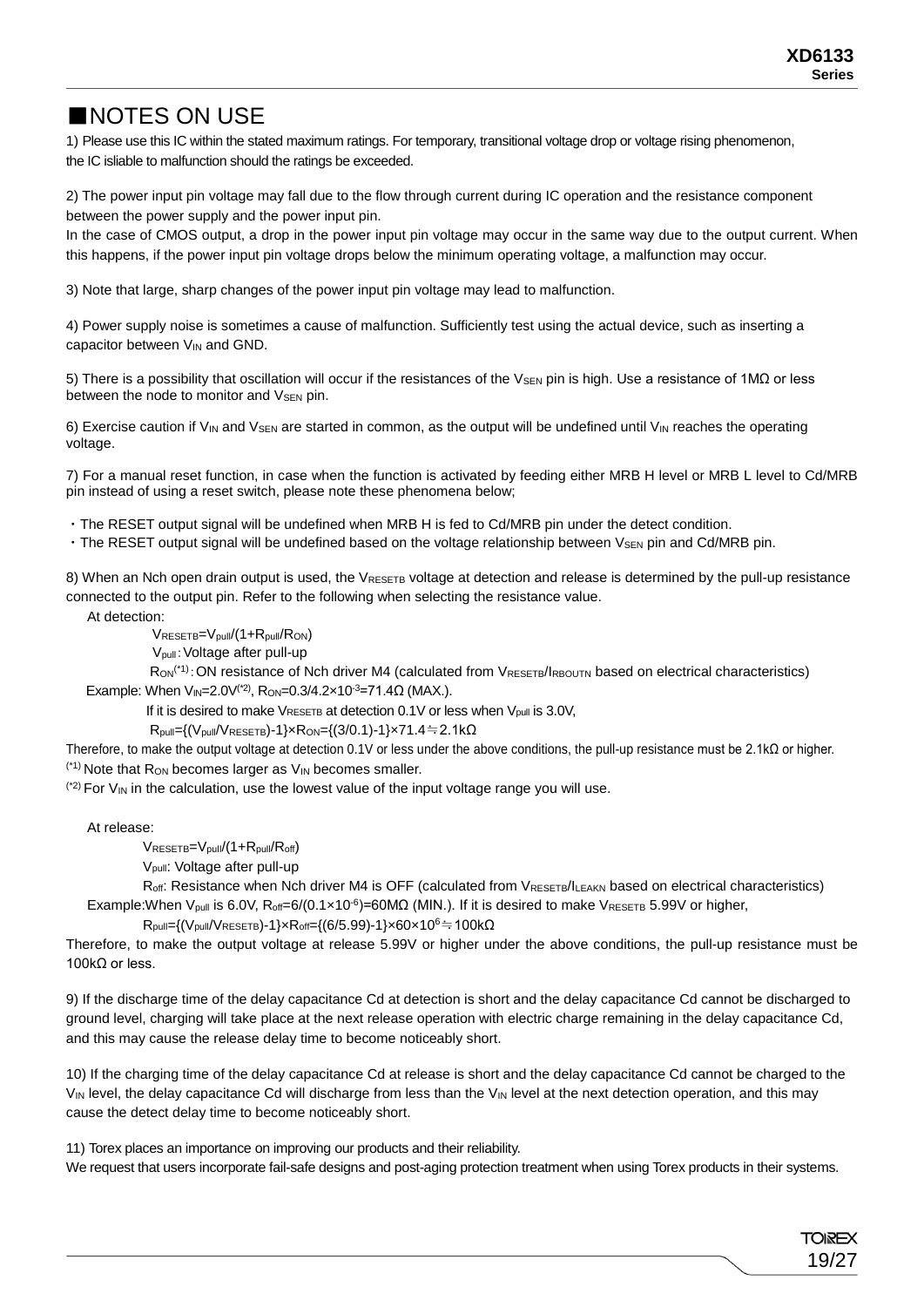## **■TYPICAL PERFORMANCE CHARACTERISTICS**

(1) Detect, Release Voltage vs. Ambient Temperature (2) Output Voltage vs Sense Voltage















XD6133



XD6133

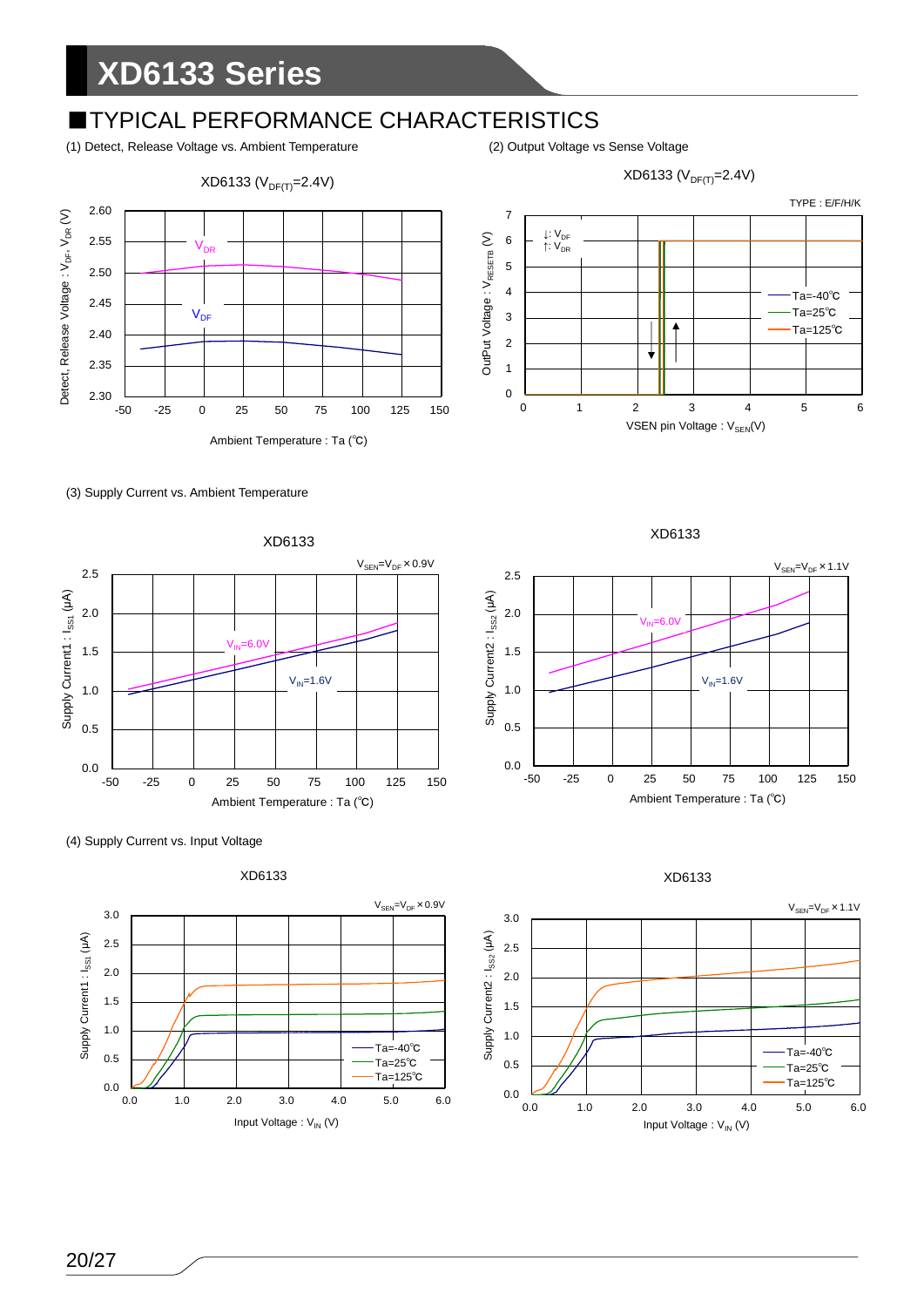### ■TYPICAL PERFORMANCE CHARACTERISTICS (Continued)

(5) Sense Resistance vs Ambient Temperature

 $XD6133 (V_{DF(T)}=2.4V)$ 

















XD6133



21/27

**TOIREX**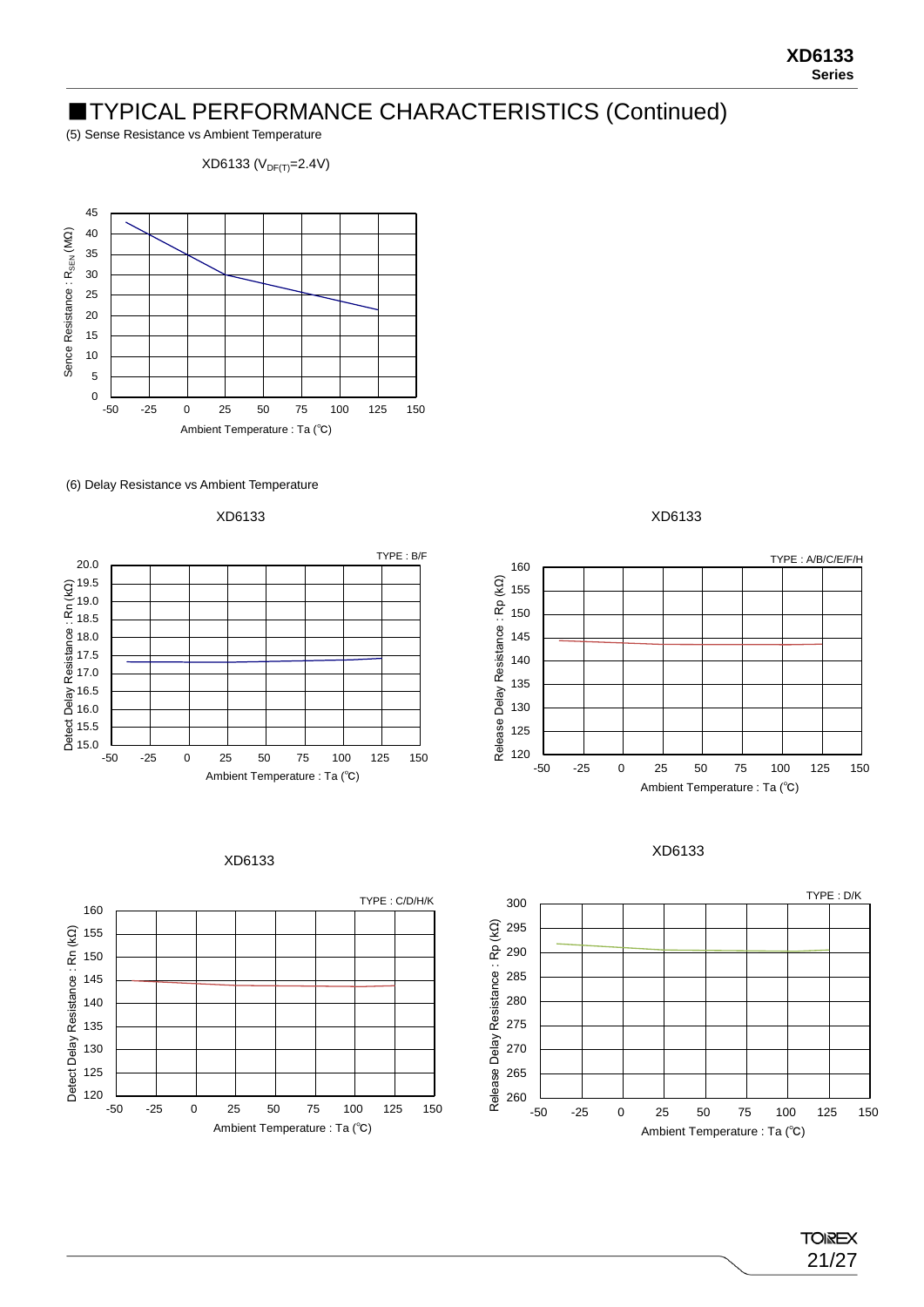## ■TYPICAL PERFORMANCE CHARACTERISTICS (Continued)

#### (7) Delay Time vs Ambient Temperature



#### (8) RESET(RESETB) Output Current vs Ambient Temperature









### (9) RESET(RESETB) Output Current vs Input Voltage (10) RESET(RESETB) Output Current vs Ambient Temperature

XD6133C V<sub>SEN</sub>=V<sub>DF</sub>×0.9V(Active High)<br>V<sub>SEN</sub>=V<sub>DF</sub>×1.1V(Active Low)<br>V<sub>RESET</sub>=V<sub>IN</sub>-0.3V RESET Output Current : l<sub>ROUTP</sub> (mA)<br>(RESETB Output Current : l<sub>RBOUTP</sub> (mA)) (RESETB Output Current : IRBOUTP (mA)) 0.0 RESET Output Current : IROUTP (mA) VIN=1.6V -1.0 -2.0 VIN=3.0V -3.0 -4.0 VIN=6.0V-5.0 -6.0 -7.0 -8.0 -50 -25 0 25 50 75 100 125 150 Ambient Temperature : Ta (℃)

#### 22/27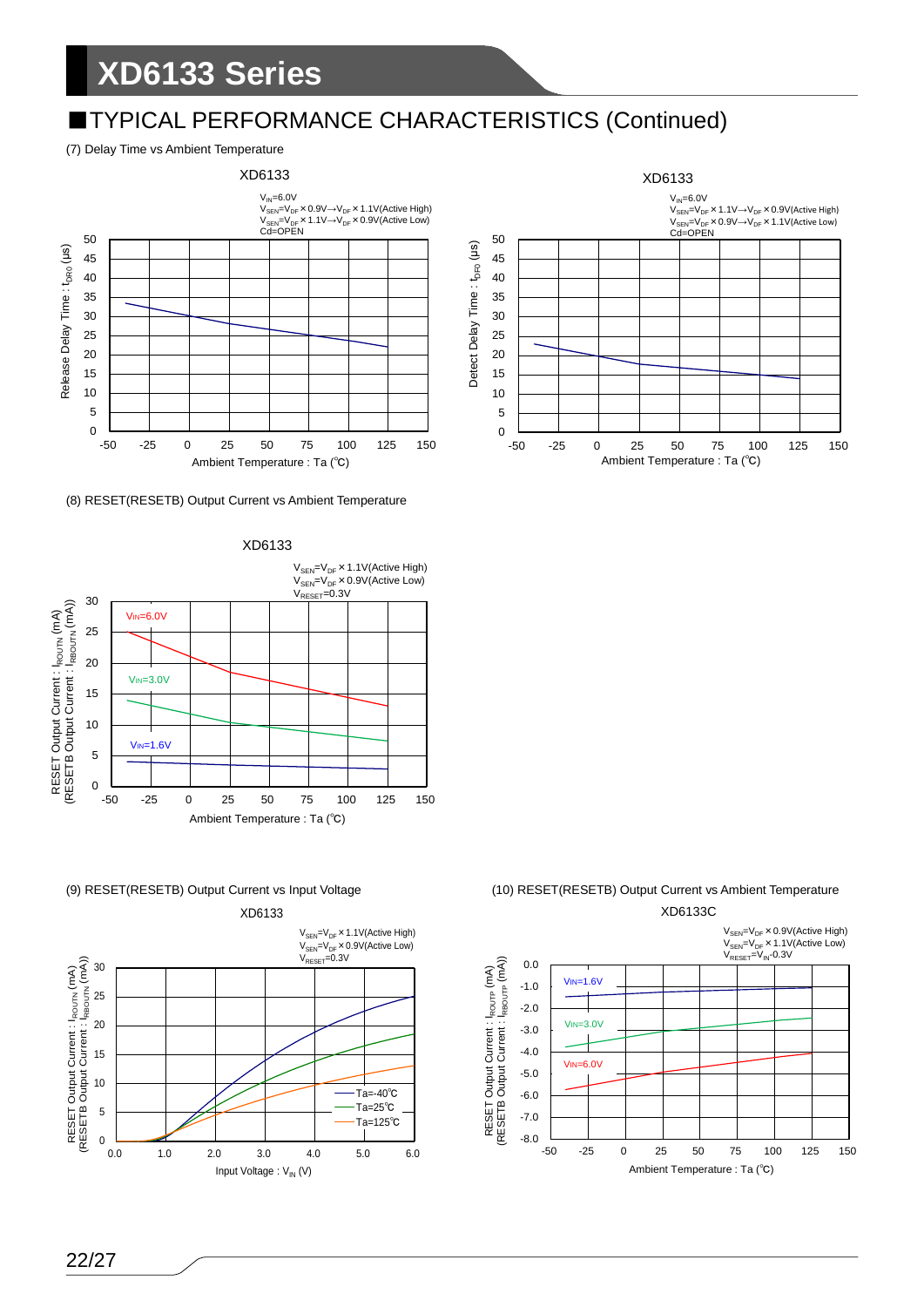## ■TYPICAL PERFORMANCE CHARACTERISTICS (Continued)

(11) RESET(RESETB) Output Current vs Input Voltage (12) RESET Output Leakage Current vs Ambient Temperature



(13) Cd Pin Sink Current vs Ambient Temperature (14) Cd Pin Sink Current vs Input Voltage















#### XD6133

**TOREX** 23/27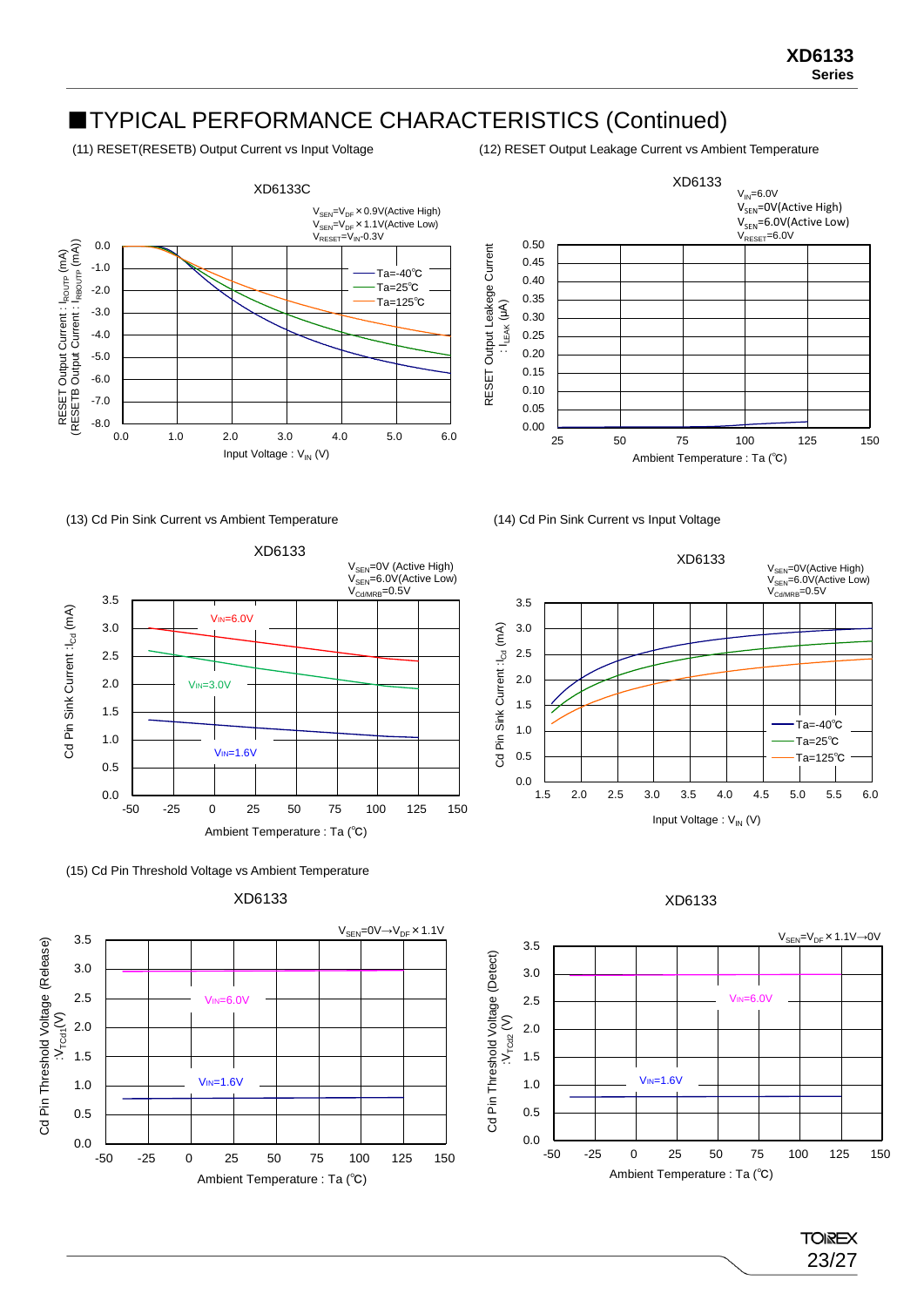# ■TYPICAL PERFORMANCE CHARACTERISTICS (Continued)<br>(16) MRB High Level Voltage vs Ambient Temperature (17) MRB Low Level Voltage vs Ambient Temperature

(16) MRB High Level Voltage vs Ambient Temperature

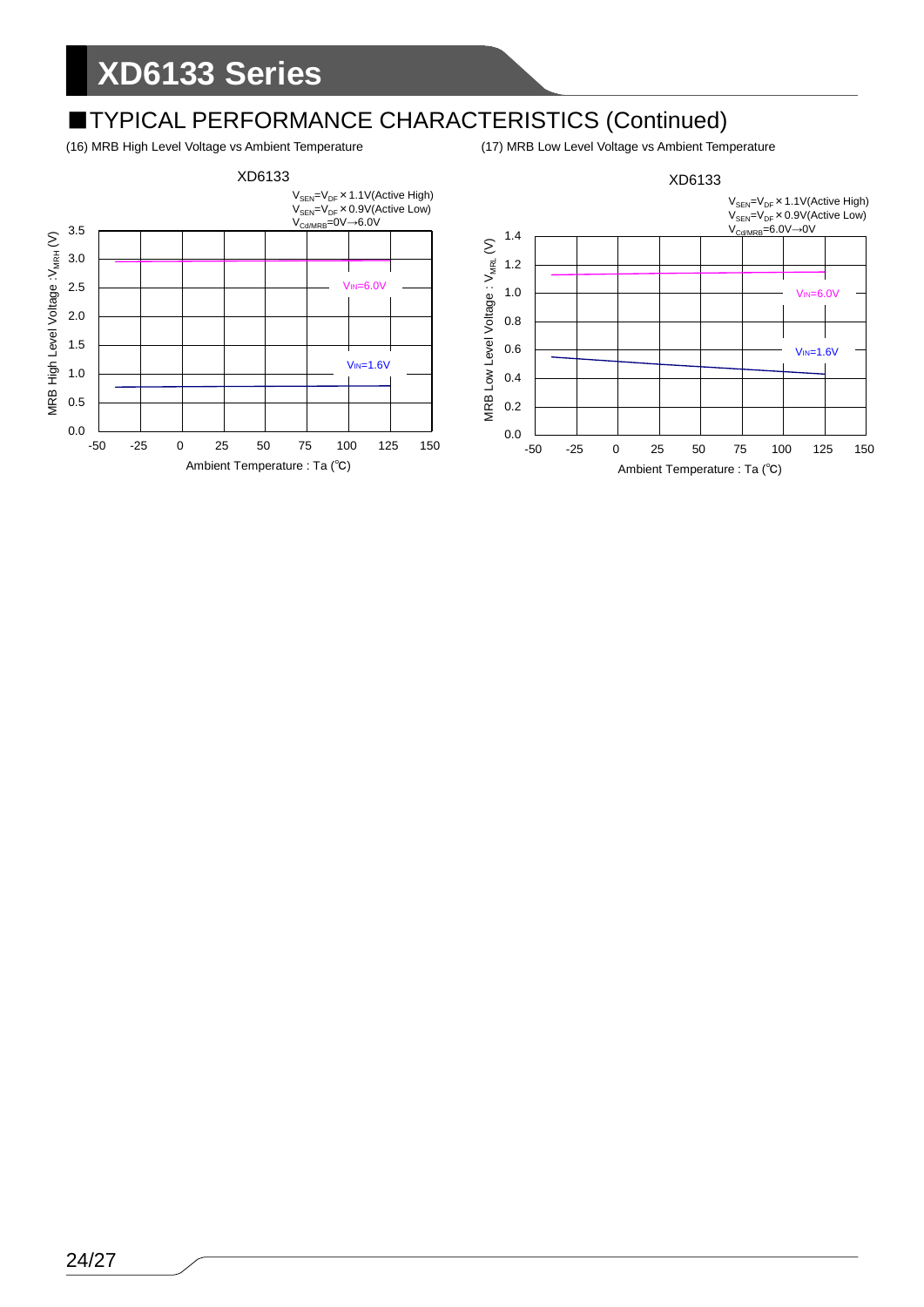## ■PACKAGING INFORMATION

For the latest package information go to, [www.torexsemi.com/technical-support/packages](https://www.torexsemi.com/technical-support/packages/)

| PACKAGE | <b>OUTLIN / LAND PATTERN</b> | THERMAL CHARACTERISTICS |                                 |  |  |  |  |
|---------|------------------------------|-------------------------|---------------------------------|--|--|--|--|
| SOT-26  | SOT-26 PKG                   | <b>Standard Board</b>   | <b>SOT-26 Power Dissipation</b> |  |  |  |  |
| USP-6C  |                              | Standard Board          |                                 |  |  |  |  |
|         | USP-6C PKG                   | JESD51-7 Board          | <b>USP-6C Power Dissipation</b> |  |  |  |  |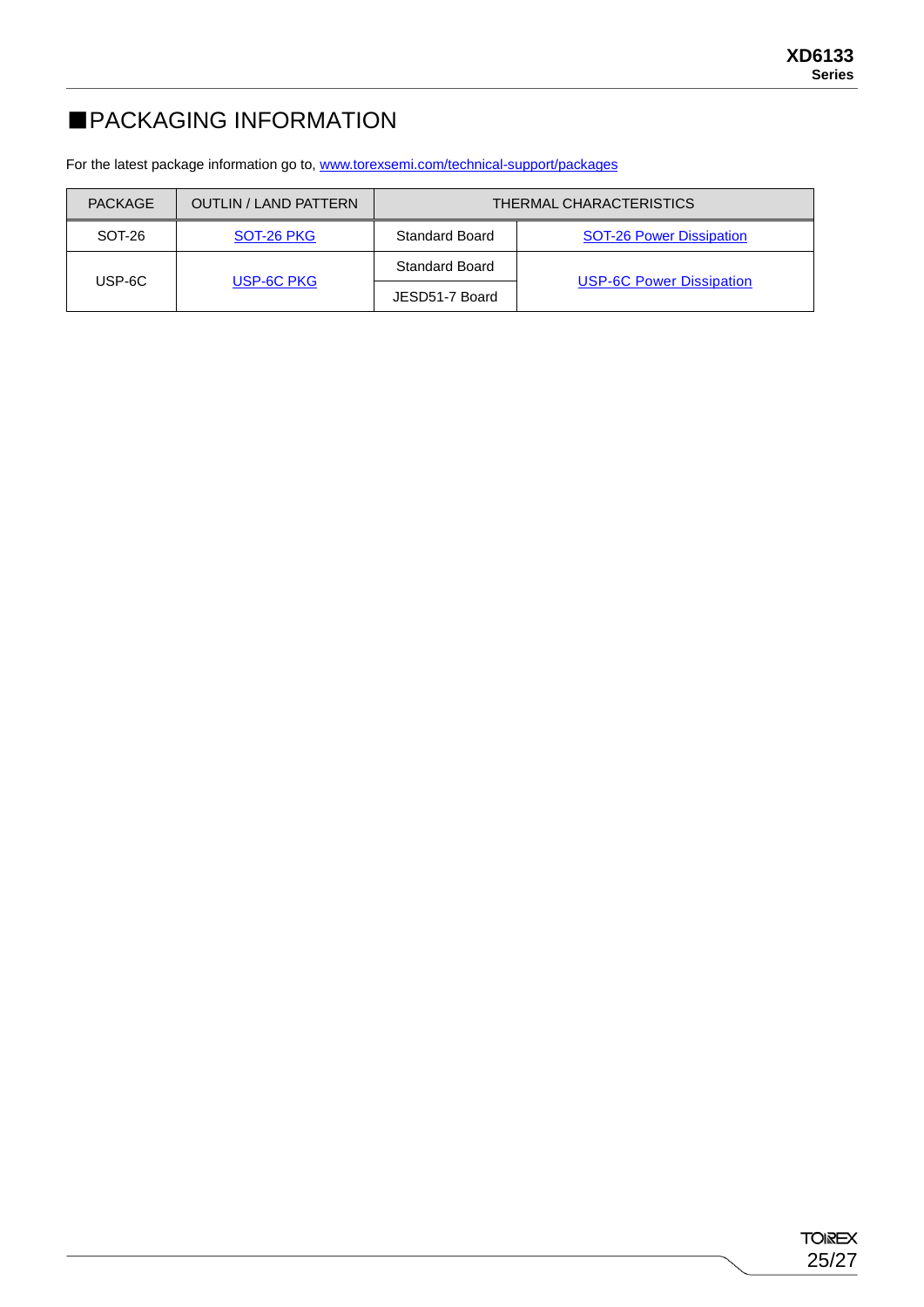## ■MARKING RULE



USP-6C



① represents products series

| MARK | <b>PRODUCT SERIES</b> |
|------|-----------------------|
|      | XD6133*******-Q       |

②,③ represents internal sequential number

01, …,09, 10, …, 99, A0, …, A9, B0, …, B9, …, Z9… repeated. (G, I, J, O, Q, W excluded)

\* represents are not divided by PKG.

| <b>PRODUCT</b>      | MARK(2)3 |
|---------------------|----------|
| XD6133C24EMR-Q/ER-Q | 01       |
| XD6133C29EMR-Q/ER-Q | 20       |
| XD6133N30EMR-Q/ER-Q | 22       |
| XD6133C26EMR-Q/ER-Q | 23       |
| XD6133N24EMR-Q/ER-Q | 24       |
| XD6133N29EMR-Q/ER-Q | 25       |
| XD6133C29AMR-Q/ER-Q | 26       |

④,⑤ represents production lot number 01~09, 0A~0Z, 11~9Z, A1~A9, AA~AZ, B1~ZZ in order. (G, I, J, O, Q, W excluded) \* No character inversion used.

\*Represent product name (full product number) based on mark ①.